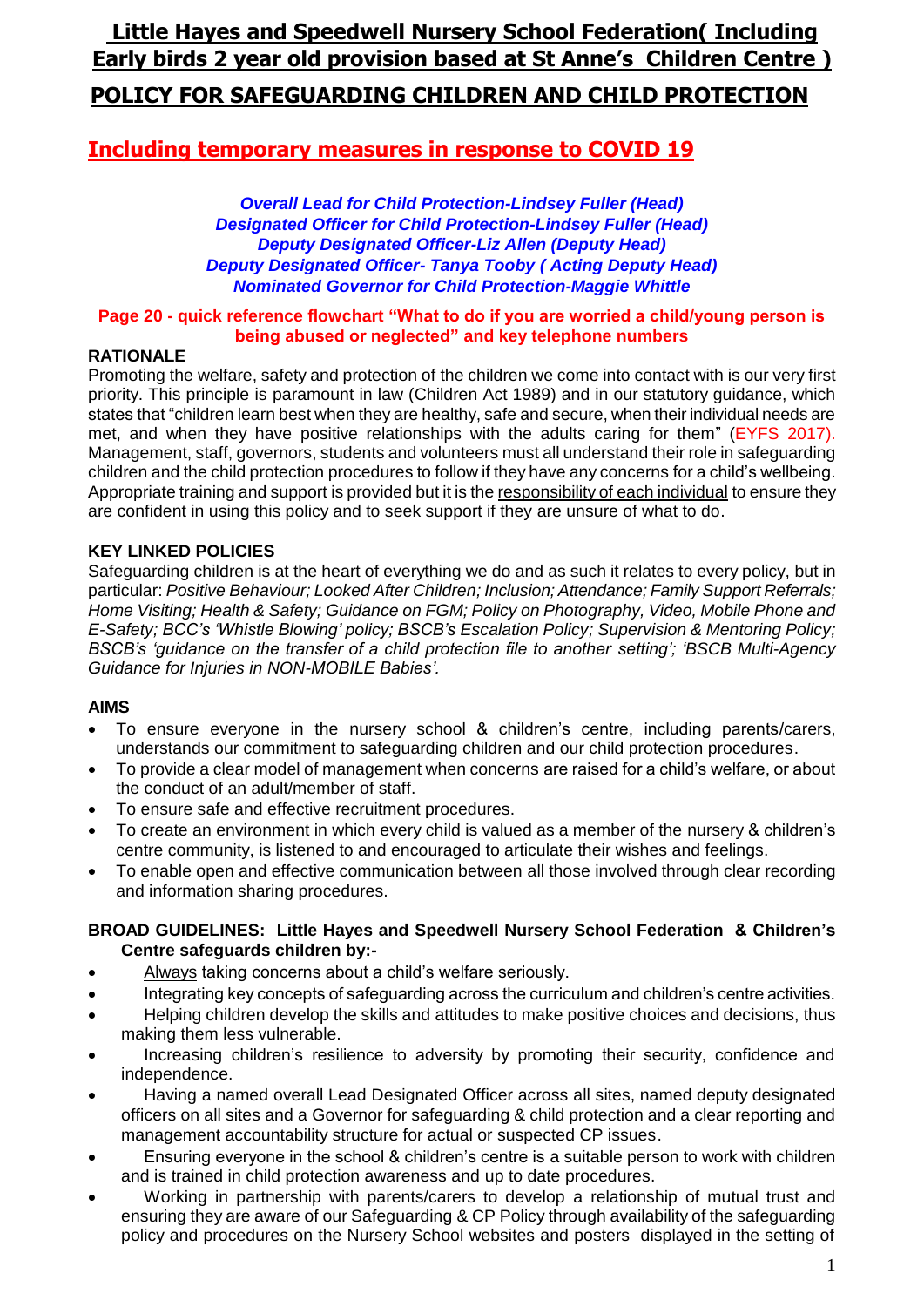named designated officers and details about how to refer concerns to First Response

- Offering a range of support services to families which are tailored to their individual needs.
- Applying the same professional standards regardless of an individual's culture, physical & mental ability, gender, language, racial origin, religious belief, and/or sexual orientation.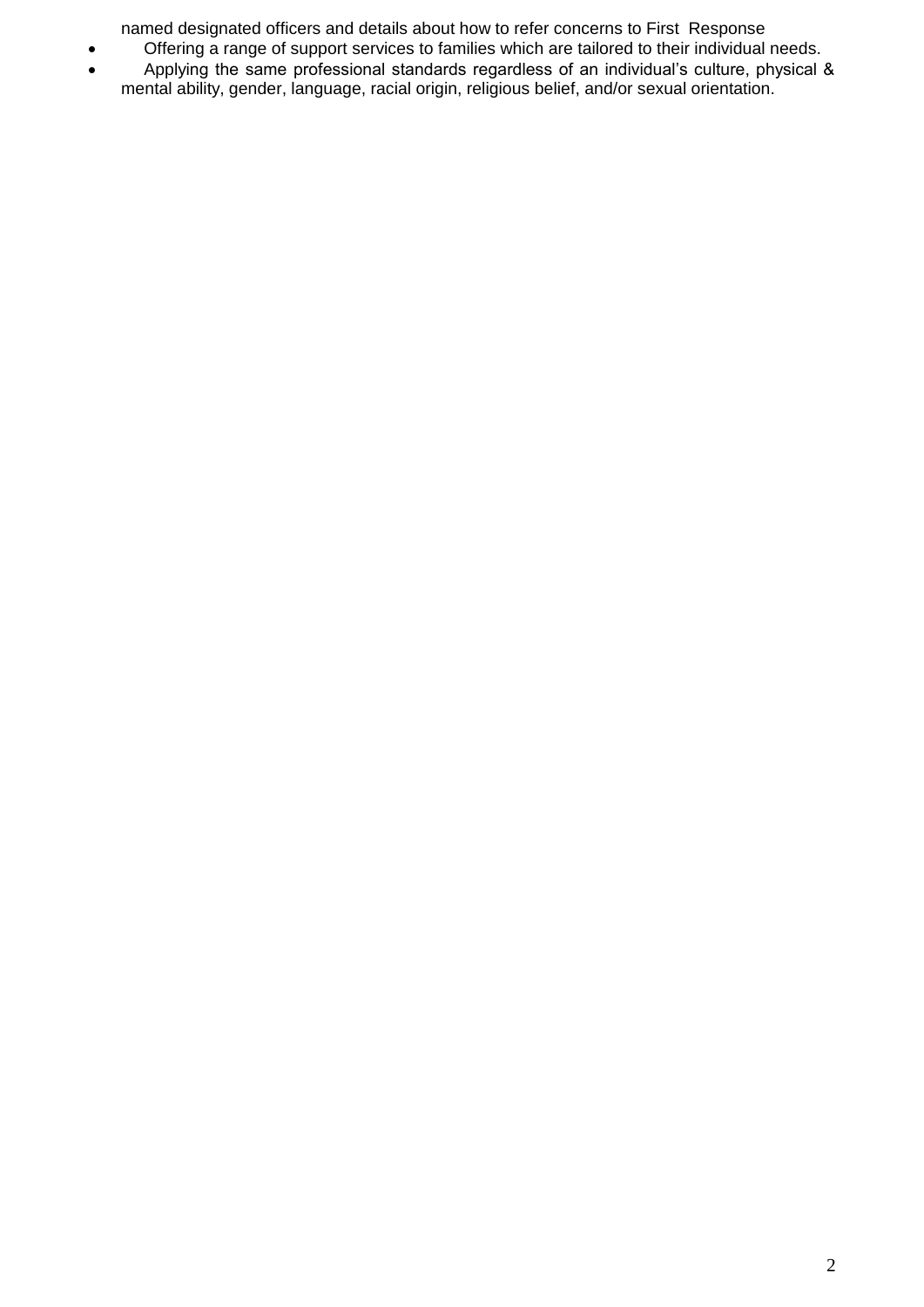| <b>SPECIFIC GUIDELINES</b>                                                                                          |                |
|---------------------------------------------------------------------------------------------------------------------|----------------|
| 1. What does Safeguarding and Child Protection mean?                                                                | p <sub>3</sub> |
| 2. What is child abuse and neglect?                                                                                 | p3             |
| 3. Recognising potential signs of abuse                                                                             | p4             |
| 4. What to do if you suspect a child is suffering abuse or neglect,<br>or is at risk of suffering, abuse or neglect | p5 & 6         |
| 5. What to do if a child discloses abuse to you                                                                     | p7             |
| 6. Disclosures of historical abuse                                                                                  | p7             |
| <b>7. Domestic Violence and Abuse</b>                                                                               | p8             |
| 8. Female Genital Mutilation                                                                                        | p9             |
| 9. Radicalization and extremism                                                                                     | p <sub>9</sub> |
| 10. Reporting Private Fostering arrangements                                                                        | p10            |
| 11. Photography, Video, Mobile Phone & E-Safety                                                                     | p10            |
| 12. Safer Recruitment and pre-employment checks                                                                     | p10            |
| 13. Allegations against, or concerns about staff                                                                    | p11            |
| 14. Allegations against, or concerns about the Head Teacher                                                         | p12            |
| 15. 'Whistle Blowing'                                                                                               | p13            |
| 16. Recording, Confidentiality & Information Sharing                                                                | p13            |
| 17. Transfer of CP Records when a child starts school/changes nursery                                               | p14            |
| 18. The role of the Designated Officer for Child Protection                                                         | p14            |
| 19. The role of the nominated Governor for Child Protection                                                         | p15            |
| 20. Health and Safety                                                                                               | p15            |
| 21. Supervision & Training                                                                                          | p16            |
| 22. Staff taking medication / other substances                                                                      | p16            |
| 23. External agencies/professionals delivering services from our premises                                           | p16            |
| 24. Implementation and Monitoring                                                                                   | p17            |
| 25. Prevent Duty                                                                                                    | p17            |
| <b>APPENDICES</b><br>a) Flowchart - What to do if you are worried a child/young person                              |                |
| is being abused or neglected                                                                                        | p20            |
| b) Essential contacts & useful resources                                                                            | p 22           |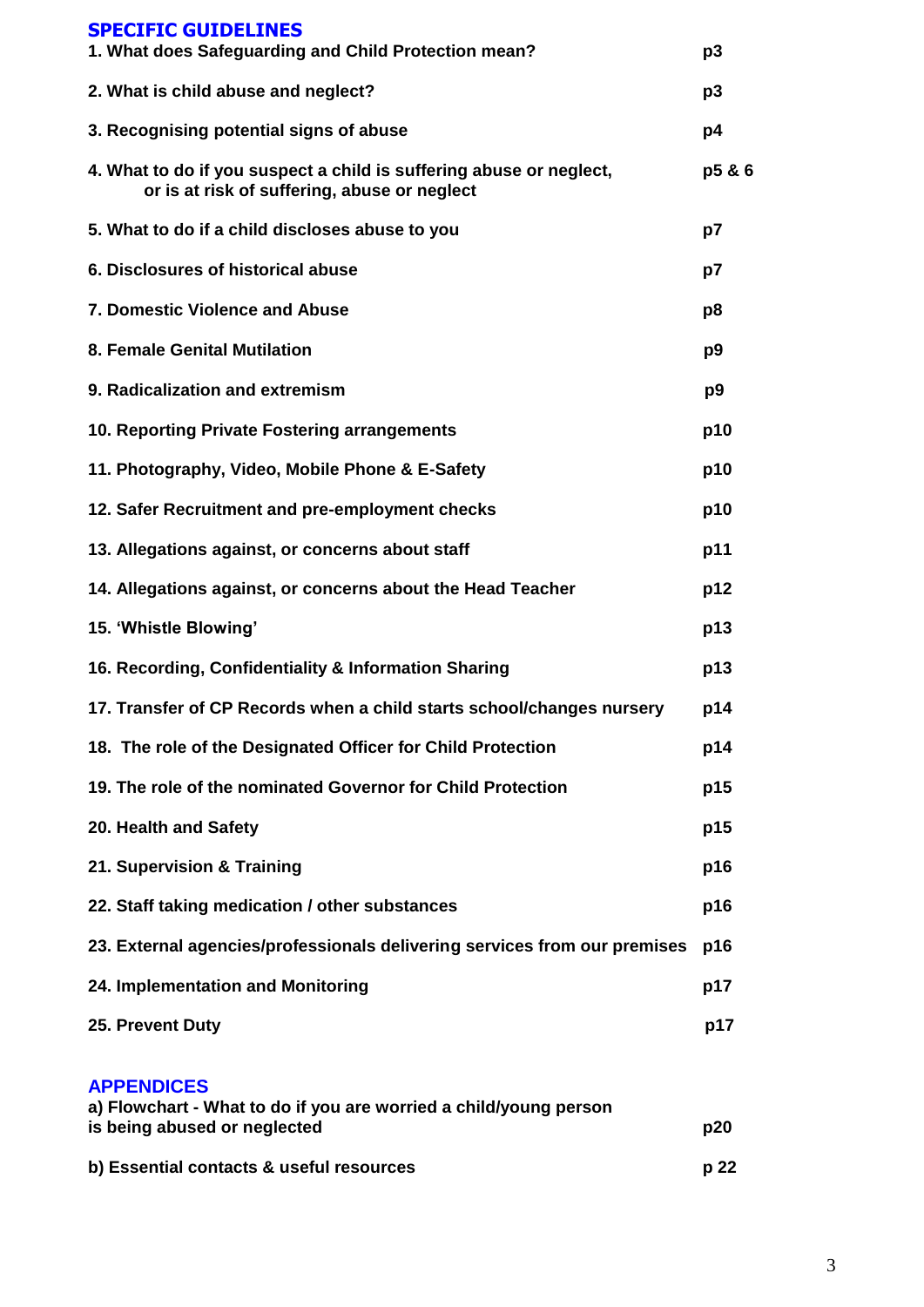#### **1. What does Safeguarding and Child Protection mean?**

**Safeguarding** covers the wide range of ways in which we help prevent the impairment of children's health or development, ensuring that children are growing up in circumstances consistent with the provision of safe and effective care and enabling those children at risk to have optimum life chances. We aim to proactively safeguard and promote the welfare of children so that the need for action to protect children from harm is reduced. **Child protection**  is an essential part of safeguarding and promoting children's welfare and is the process of protecting specific children who are suffering or at risk of suffering significant harm from abuse or neglect (Working Together to keep Children Safe July 2018).

#### **2. What are child abuse and neglect?**

Abuse and neglect are forms of maltreatment of a child. Somebody may abuse a child by inflicting harm, or neglect a child by failing to prevent harm.

## **The 1989 Children Act identifies four categories of abuse where individuals or groups of children or adults may suffer:**

#### **Physical abuse**

This is deliberately physically hurting a child or failure to prevent physical injury. It may take a variety of different forms including hitting, pinching, shaking throwing poisoning, burning or scalding, drowning or suffocating a child This includes **Female Genital Mutilation** (female 'cutting' or 'circumcision'), which is performed by some cultures and is illegal in the UK - regardless of the country in which it is performed. (See FGM – Multi Agency guidance July 2011 BSCB)

#### **Sexual abuse**

Sexual abuse is any sexual activity with a child. You should be aware that many children and young people who are victims of sexual abuse do not recognise themselves as such. A child may not understand what is happening and may not even understand that it is wrong. Sexual abuse can have a long-term impact on mental health. 17. Sexual abuse may involve physical contact, including assault by penetration (for example, rape or oral sex) or non-penetrative acts such as masturbation, kissing, rubbing and touching outside clothing. It may include noncontact activities, such as involving children in the production of sexual images, forcing children to look at sexual images or watch sexual activities, encouraging children to behave in sexually inappropriate ways or grooming a child in preparation for abuse (including via the internet). Sexual abuse is not solely perpetrated by adult males. Women can commit acts of sexual abuse, as can other children.

#### **Neglect**

Neglect is a pattern of failing to provide for a child's basic needs, whether it be adequate food, clothing, hygiene, supervision or shelter. It is likely to result in the serious impairment of a child's health or development. 20. Children who are neglected often also suffer from other types of abuse. It is important that practitioners remain alert and do not miss opportunities to take timely action.3 However, while you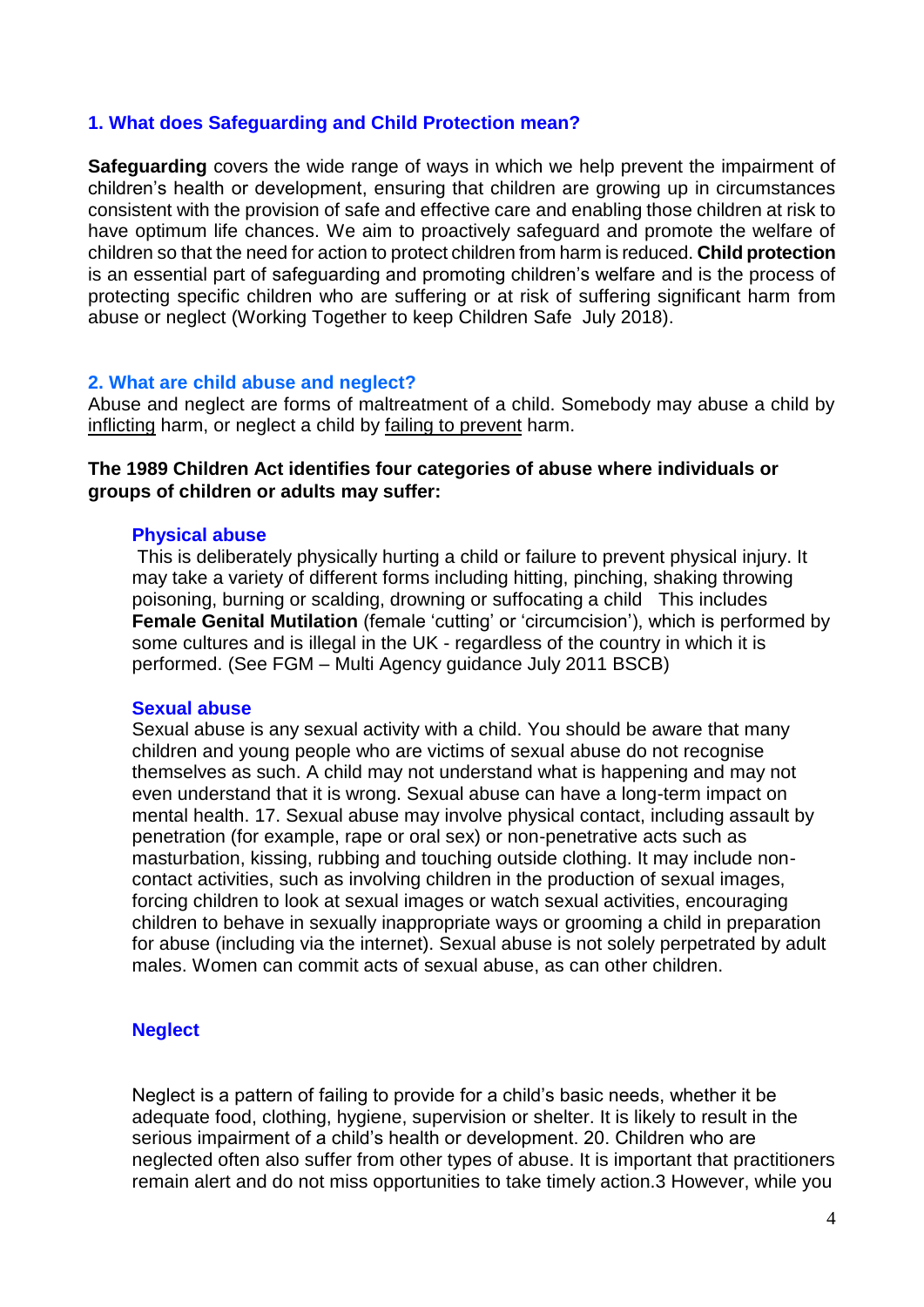may be concerned about a child, neglect is not always straightforward to identify. 21. Neglect may occur if a parent becomes physically or mentally unable to care for a child. A parent may also have an addiction to alcohol or drugs, which could impair their ability to keep a child safe or result in them prioritising buying drugs, or alcohol, over food, clothing or warmth for the child. Neglect may occur during pregnancy as a result of maternal drug or alcohol abuse.

# **Emotional abuse**

Emotional abuse is the persistent emotional maltreatment of a child. It is also sometimes called psychological abuse and it can have severe and persistent adverse effects on a child's emotional development.2 14. Although the effects of emotional abuse might take a long time to be recognisable, practitioners will be in a position to observe it, for example, in the way that a parent interacts with their child. Emotional abuse may involve deliberately telling a child that they are worthless, or unloved and inadequate. It may include not giving a child opportunities to express their views, deliberately silencing them or 'making fun' of what they say or how they communicate. 15. Emotional abuse may involve serious bullying – including online bullying through social networks, online games or mobile phones – by a child's peers

If it is agreed at a Child Protection Conference meeting that a child needs to be the subject of a Child Protection Plan in order to keep them safe, one of these categories will be chosen that best represents the harm the child is suffering (or likely to suffer). In reality, there is often overlap between categories. For example, all forms of abuse involve some emotional illtreatment.

# **3. Recognising Abuse**

Looking out for, and recognising, abuse is one of the first steps in protecting children and young people. We have a responsibility to be alert to signs that all may not be well with a child and to take the appropriate action. Signs a child may give that all is not well for them could include:

- Significant changes in personality e.g. becoming aggressive, withdrawn, or insecure.
- Seeming to be keeping a secret.
- Deterioration in a child's general wellbeing
- Unreasonable fear of certain people or places, or not wanting to go home.
- Acting out in an inappropriate way perhaps with adults, other children, toys or objects.
- Unexplained bruises, injuries or burns or explanations which do not seem consistent with the injury.
- Sexually explicit language or actions which do not seem age appropriate.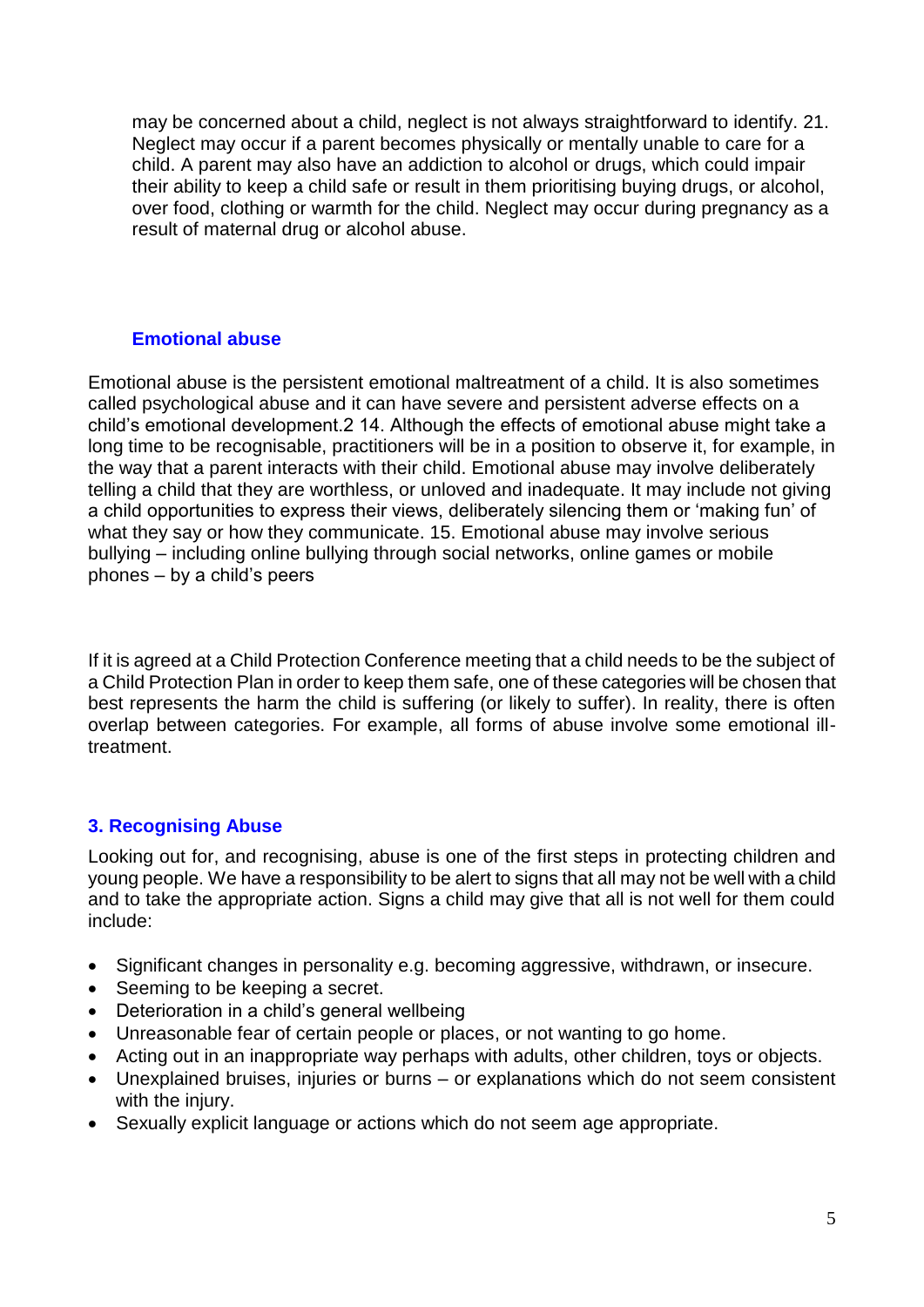## **Statistically, children with behavioural difficulties and disabilities are more vulnerable to abuse. It should not be assumed automatically that any of the above relates to a child's impairment.**

We also need to be vigilant for any inappropriate behaviour displayed by other adults working with the children or parents/carers looking after children and follow the procedures for reporting these concerns (See Section 11). Some examples of concerning behaviour:

- Inappropriate sexual comments
- Excessive one-to-one attention (particularly if out of sight of other adults) beyond the requirements of their usual role and responsibilities
- Inappropriate sharing of images
- Adults with mental health challenges consistently late in collecting a child, repeated pattern of unexplained absences from school
- Communication signs- inappropriate verbal communication (adults)
- Signs of personal physical neglect (adult)

### **4. What to do if you suspect a child is suffering abuse or neglect, or is at risk of suffering, abuse or neglect:**

The Bristol safeguarding Children's Board gives full guidance that all agencies in Bristol must follow. Our policy is based on these procedures but please refer to BSCB for detailed guidance on e.g. forced marriages, female genital mutilation, sexual abuse etc.

- **Talk to the Designated Officer for Child Protection (Lindsey Fuller)** or one of the deputy designated child protection officers **as soon as possible** in the working day so that any necessary liaison and planning can take place. The deputy designated officers are Liz Allen, Speedwell).( Tanya Tooby , Little Hayes). (Lucy Hudd (Designated Lead- East Bristol Children Centre Hub) Anna Maynard- Deputy designated lead – East Bristol Children Centre Hub) . If none of these are available, speak to the next most senior staff member in charge. Should none of the above be available, any concerns must be discussed with First Response. **ACTION MUST NOT BE DELAYED BECAUSE OF STAFF ABSENCE** *(see p11 flowchart, "What to do if you are worried a child is being abused or neglected)*
- **Consider the wider picture.** Not all concerns about children relate to abuse, there may well be other explanations (e.g. a change in family make-up, death of family member or pet). It is important to keep an open mind and consider what you know about the child and their circumstances that could be impacting on them. Some things you need to consider:
	- o Was any explanation given by the parent and child consistent and plausible?
	- o Have there been concerns over a long period of time?
	- o Is there a pattern to a child's behaviour changes or injuries?
	- o Is the injury unlikely to have been caused accidentally? *(see p19-21)*
	- o Have there been recent changes or pressures on the family?
	- o Does anyone else have concerns?
	- o Is there a need to share information to get the 'bigger picture'?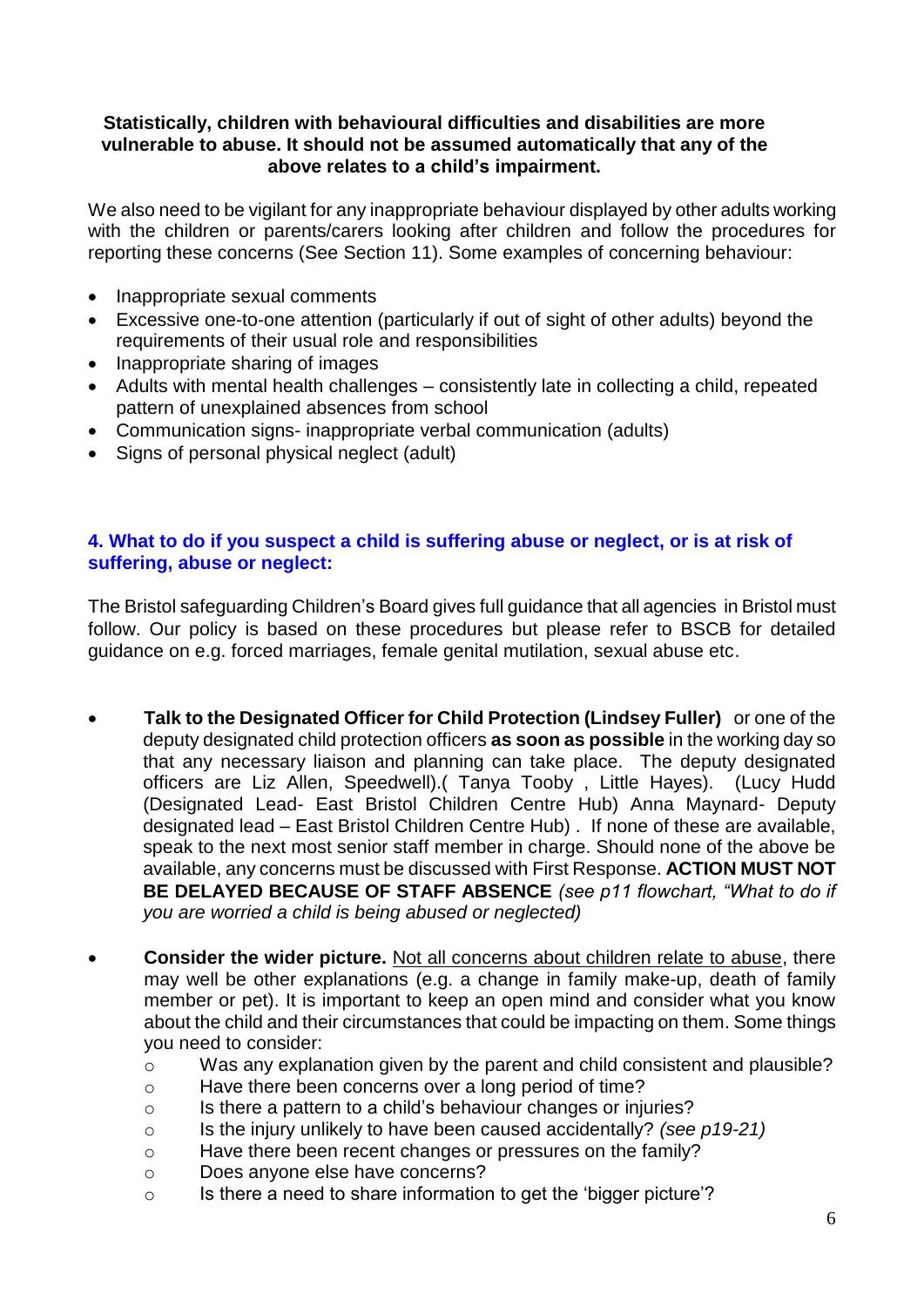- **Ask the child about any injuries or changes of behaviour in an age appropriate way (tell me, explain, describe)** (e.g. "that's a nasty bruise – how did that happen?"). NEVER ask leading questions (e.g. "did mummy do that to you?"). Any concerns you have, and anything said by a child, parent or carer that has caused you concern, should be reported to a designated lead or deputy as above verbally immediately and recorded on CPOMS as soon as possible, verbatim, and with a note made of what action you took/who you spoke to and what is going to happen next.
	- **Concerns about a child should usually be discussed with parent(s)/carer(s),** except in exceptional circumstances e.g. where sexual abuse is suspected or if it is believed that doing so may increase the immediate risk to the child or other person. The Designated Officer will decide with you how this happens. Usually this involves checking out with the parent/carer their explanation for the observed injury or behaviour. Remember, if abuse is taking place it may not be the parents but other family members or friends who are causing it. Parents are often the last to know. When making a referral to First Response they will ask if the parent/carer has been informed and if not, what your reasons are for not informing them first.
- **The Designated Officer will discuss with other members of the Senior Leadership Team whether a referral to First Response is appropriate**. If so, they will contact the First Response Team as early in the working day as possible. Concerns can be discussed with First Response and advice sought before making an official child protection referral. Child protection referrals made over the telephone must be followed up in writing within 24 hours at the latest
	- **Non-mobile babies.** Due to the significant risk of abusive injury in a non-mobile baby if an injury in a non-mobile baby is noticed, all settings should:
		- Seek and record an explanation from the parent/carer, (professionals must not suggest how the injury might have occurred)
		- If the injury seems minor, the professional must contact the on-call consultant duty paediatrician via the BRI switchboard **Tel 0117-9230000**, to arrange an examination that same day.
		- Any other injury, such as bleeding to the nose or mouth, should be seen without delay at the Children's Hospital Emergency Department.
		- The parent should be informed that a person with parental responsibility will be required to attend the medical examination that day (see guidance document on parental refusal). The professional should help the parent make arrangements for the baby to attend the examination.
		- The professional must call First Response so that checks can be made on the carers. (Bear in mind that Social Care will consider all those living within a family home and any partners who participate in the child's care, as relevant to any assessment that may need to carried out).
- **Making a referral to First Response does not end our responsibility to safeguard and protect the child.** If no information is given about the action taken by the First Response Team, then the Designated Officer should call back to ensure the referral has been acted on. Disagreement between agencies about action to be taken can be addressed using the Bristol Safeguarding Children's Board (BSCB) Escalation Policy.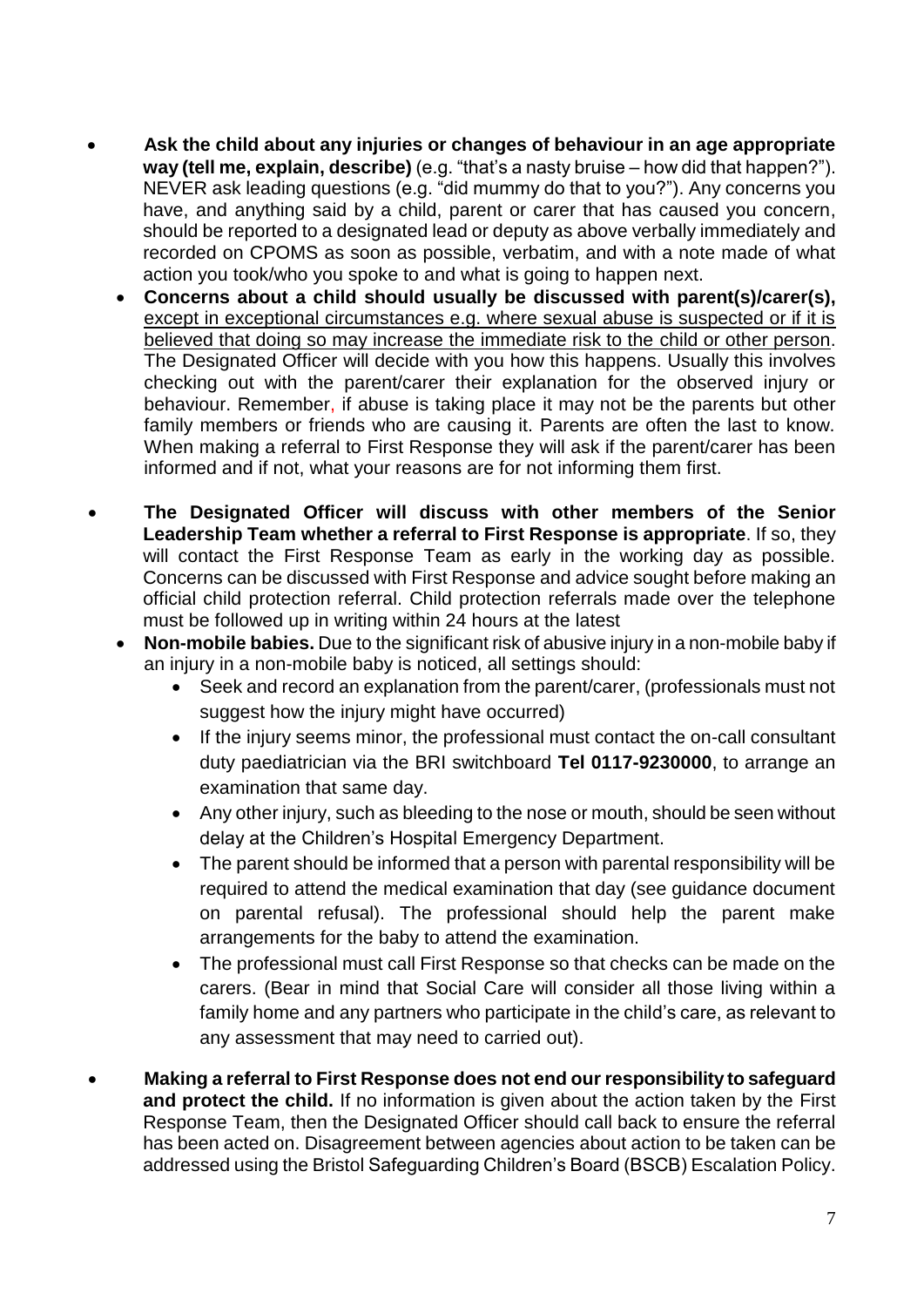- As a result of reporting concerns you may find the parent/carer, or the person or child who disclosed the information to you, is upset or angry. **You can expect full support from the Senior Leadership Team with this**. It is acknowledged that child protection is distressing and that staff may need extra support.
- If, after discussion with the Designated Officer, there are no longer concerns of a child protection nature at this point then **the support needs of the child and family should be considered**, either internally, by referral to another service, or via the Early Help Team. These options should be considered with the family, the Lead for Family Services, and any other relevant staff or agencies.

# **THE SAFETY OF THE CHILD ALWAYS OVERRIDES CONFIDENTIALITY. When in doubt, share your concerns.**

# **5. What to do if a child discloses abuse to you:**

If a child discloses abuse, the following guidelines should be used in order to respond appropriately. Disclosures by children must always be taken seriously and discussed with the Designated Officer.

#### **Children making disclosures of abuse will need:-**

- Reassurance that they have done the right thing.
- To be taken seriously.
- To find staff accessible.
- To know that staff will do their utmost to help.
- To be told that what they have said will need to be reported.

#### **During a disclosure staff must:-**

• Stay calm

`

- Not ask leading questions or ask a child to repeat their disclosure to someone else.
- Not promise to 'keep it a secret'.
- Not jump to conclusions.
- Not forget to record FACTUALLY what was said, (verbatim, as soon as possible, and in ink not pencil), and not change or copy out any original documents.
- Confidential records will be kept on CPOMS.

# **6. Disclosure of historical abuse**

If a child discloses abuse which occurred earlier in their childhood, or if an adult discloses abuse from their childhood, this information needs to be treated in exactly the same way as a disclosure or suspicion of current child abuse. The reason for this is that the abuser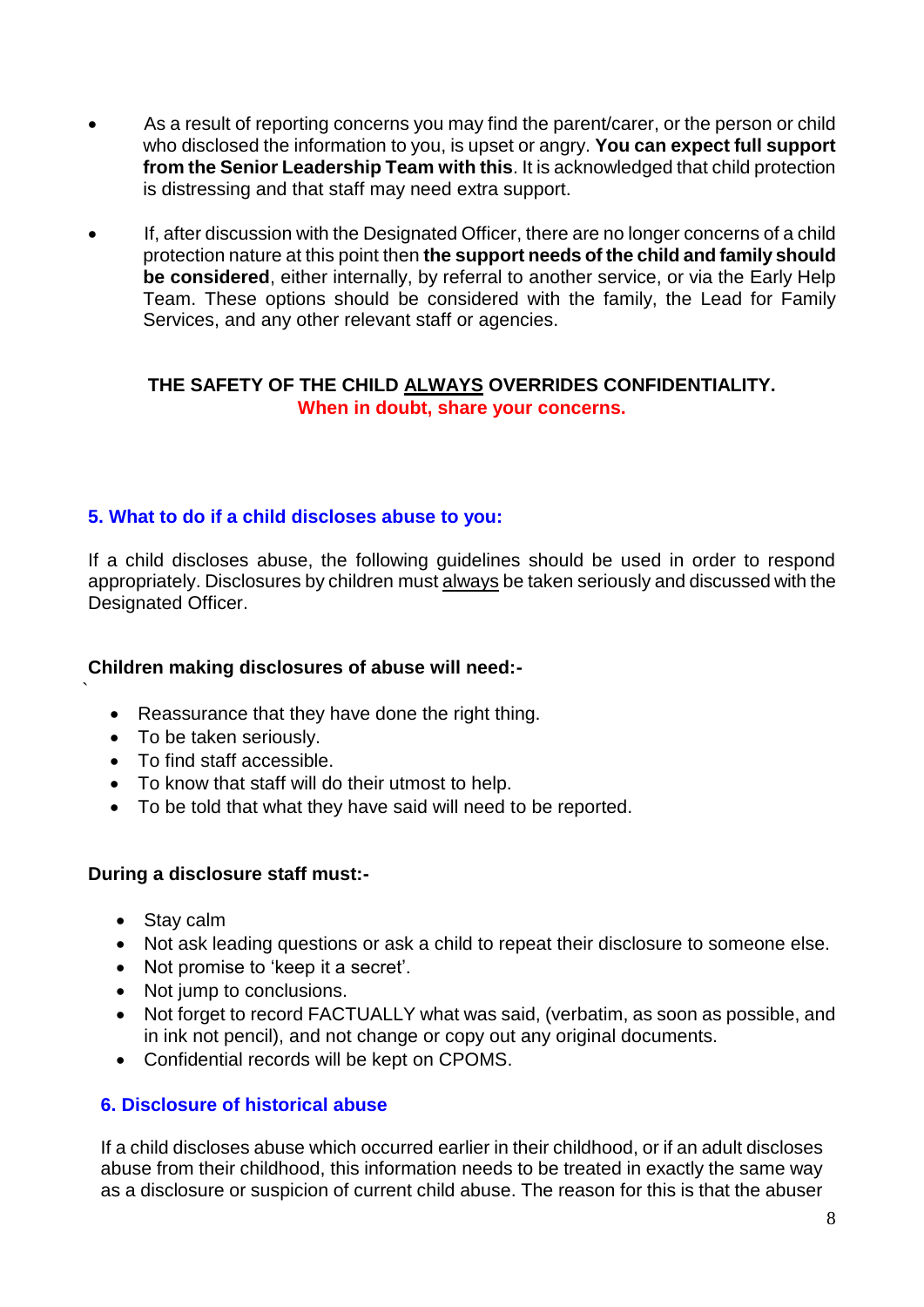may still represent a risk to children now.

# **7. Domestic Violence and Abuse (DVA)**

Living in a home where domestic violence and abuse occurs has a profound and negative effect on children (whether or not they witness the abuse) and is a child protection issue. In Bristol, the definition of domestic violence and abuse is the misuse of physical, emotional, sexual, psychological and/or financial control by one person over another who is or has been in a relationship. This includes family members. DVA may be actual or threatened and includes forced marriage, so-called 'honour based' violence and Female Genital Mutilation, coercive control and stalking and harassment behaviour.

The organisation 'safelives .org.uk 'offers advice to professionals who may come into contact with victims and perpetrators of domestic violence. The Nursery Schools work in partnership with Children Centre services to support victims of domestic violence liaising with other partners and work closely and refer cases to 'Next Link' ( Tel 0117 9250680).

Clare's Law came into effect (March 2014). The Domestic Violence Disclosure Scheme lets people find out from police if their partner has a history of domestic violence and was brought in across England and Wales as a measure to protect someone from being a victim of attack.

A MARAC is a meeting where information is shared on the highest risk domestic abuse cases between representatives of local police, health, child protection, housing practitioners, Independent Domestic Violence Advisors (IDVAs) and other specialists from the statutory and voluntary sectors. After sharing all relevant information they have about a victim, the representatives discuss options for increasing the safety of the victim and turn these into a co-ordinated action plan. The primary focus of the MARAC is to safeguard the adult victim. The MARAC will also make links with other fora to safeguard children and manage the behaviour of the perpetrator.

At the heart of a MARAC is the working assumption that no single agency or individual can see the complete picture of the life of a victim, but all may have insights that are crucial to their safety. The victim does not attend the meeting but is represented by an IDVA (Independent Domestic Abuse Advisor) who speaks on their behalf. Referral forms and guidance on how to complete these are available on the BSCB website. The nursery schools contribute to MARAC conferences when a victim is known to them by writing a report concerning any children living in the household where DV is occurring.

When an individual discloses that they have been/are a victim of domestic abuse this must be reported to the designated lead or deputy leads who will then consult with other agencies and partners such as the Family Support lead on action to be taken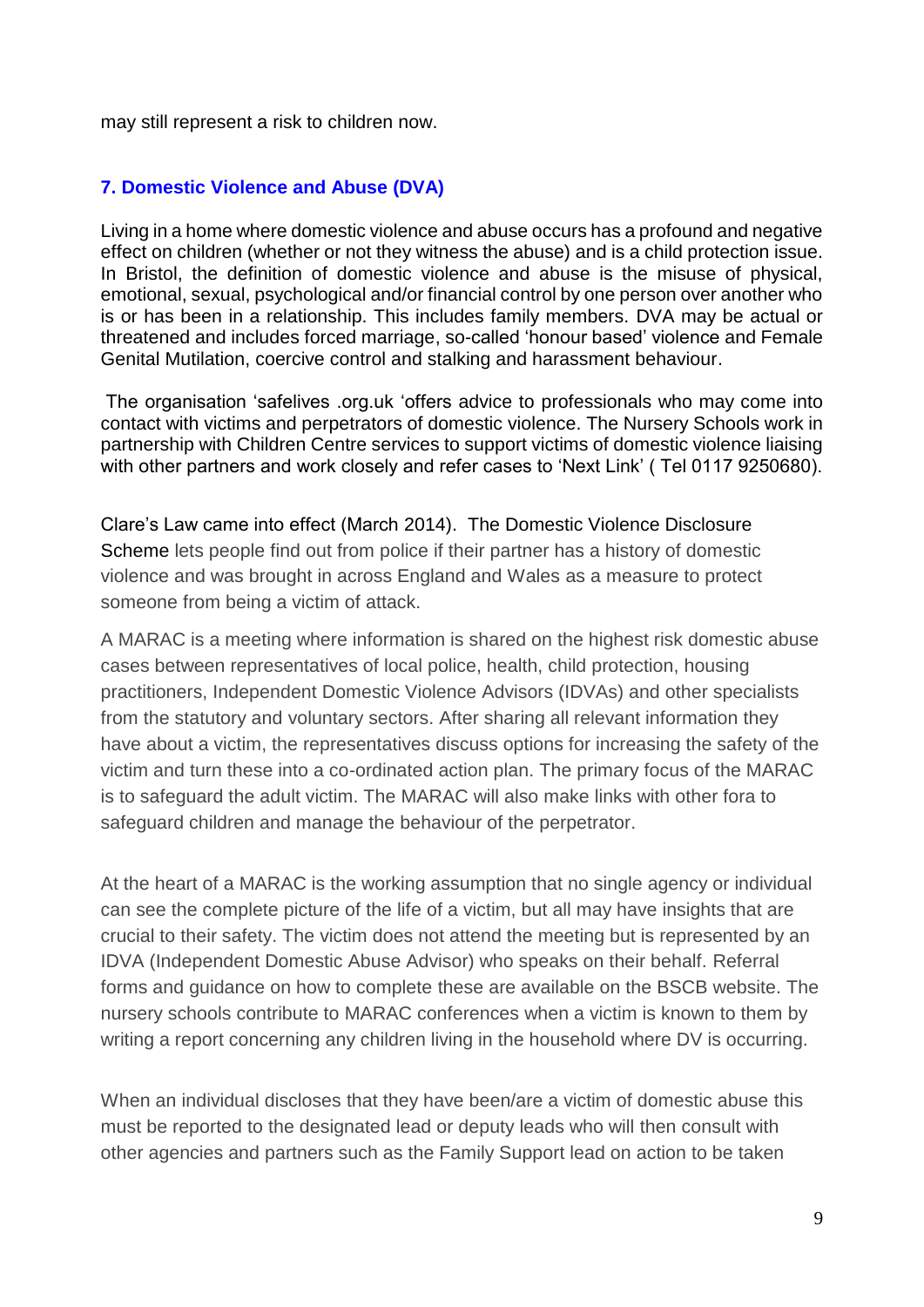next. It is also the responsibility of staff to be aware of and act on behavioural/oral and other signs of DVA when communicating with parent's, carer's and colleagues.

# **8. 'Honour based' violence including - Female Genital Mutilation (FGM), and Forced marriage**

'Honour based 'violence encompasses incidents or crimes which have been committed to protect or defend the honour of the family and/or community. Abuse of this sort involves a wider network of family or community pressure and can include multiple perpetrators. All forms of HBV are abuse regardless of the motivation and should be handled and escalated as such.

FGM comprises of all procedures involving partial or total removal of the external female genitalia or other injury to the female genital organs, whether for cultural or other nontherapeutic reasons (World health Organisation 1997). In some cultures FGM is widely practiced and may be performed on girls at any age from babyhood through to adulthood, though most commonly aged 8-14 years. (Although there are increasing numbers of younger girls and toddlers being affected). The period before and during the summer holidays has traditionally been identified as a high risk time for children to undergo FGM as the child needs a recovery period of several weeks afterwards. Bristol has one of the highest number of recorded cases in the country. Recent NHS data revealed that 335 new cases were recorded between April 2016 to March 2017.

FGM is ILLEGAL whether it is performed in the UK or abroad and is a child protection issue which we should be vigilant for and follow the CP procedures were we suspect it may be planned or have already taken place.

See the specific BSCB Guidance on Female Genital Mutilation (2017-2020) for more information of how we can protect girls from this illegal practice.

# **9. Safeguarding Children and Young people against Radicalisation and Violent**

#### **Extremism.**

Radicalisation is defined as the process by which people come to support terrorism and extremism and, in some cases, to then participate in terrorist groups.

"Extremism is vocal or active opposition to fundamental British values, including democracy, the rule of law, individual liberty and mutual respect and tolerance of different faiths and beliefs. We also include in our definition of extremism calls for the death of members of our armed forces, whether in this country or overseas" (HM Government Prevent Strategy 2015).

Keeping children safe from these risks is a safeguarding matter and should be approached in the same way as safeguarding children from other risks. Children should be protected from messages of all violent extremism including, but not restricted to, those linked to Islamist ideology, or to Far Right / Neo Nazi / White Supremacist ideology, Irish Nationalist and Loyalist paramilitary groups, and extremist Animal Rights movements.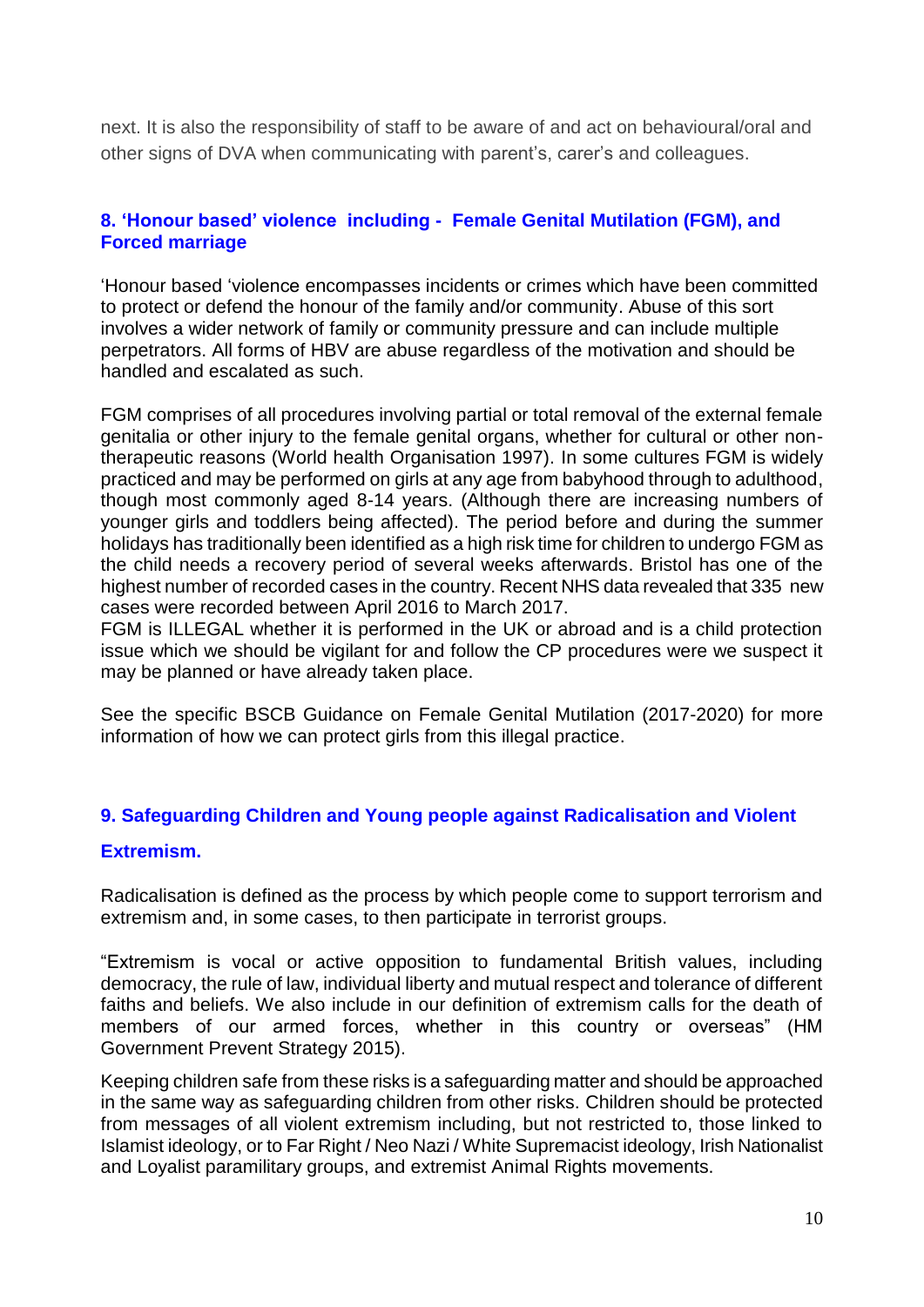Children and young people can be drawn into violence or they can be exposed to the messages of extremist groups by many means. These can include through the influence of family members or friends and/or direct contact with extremist groups and organisations or, increasingly, through the internet via Social media or other websites. This can put a young person at risk of being drawn into criminal activity and has the potential to lead to the child or young person suffering significant harm'.

Any practitioner identifying concerns about the child or young person should report them to the designated safeguarding lead in their organisation, who will discuss these concerns with the police. Normal referral routes should also be followed.

Further guidance should be sought from the BSCB procedures manual and DfE Prevent Duty (July 2015).

#### **10. Peer on peer abuse**

Children and young people can abuse their peers. This can take many forms and can include bullying, cyber bullying, sexual violence and sexual harassment and physical abuse, sexting and initiation/hazing type violence and rituals.

#### **11. Upskirting**

This typically involves taking a picture under a person's clothing without them knowing, with the intention of viewing their genitals or buttocks to obtain sexual gratification, or to cause the victim humiliation, distress or alarm. It is now a criminal offence.

#### 12. **Child criminal exploitation – county lines**

Criminal exploitation of children is a geographically widespread form of harm that is a typical feature of county lines criminal activity. Drug networks or gangs groom and exploit children and young people to carry drugs and money from urban areas to suburban and rural areas, market and seaside towns.

#### **13. Reporting Private Fostering arrangements**

Staff must report to the Designated Officer if they become aware that a child is living for more that 28 days with someone other than a parent, relative or person with Parental Responsibility. This may constitute a Private Fostering arrangement which the local authority would need to be made aware of under law.

#### **14. Photography, Video, Mobile Phone and E-Safety**

Taking and recording images of children is an important part of our work. However, images and recordings of children can be misused, manipulated or misconstrued in a way which causes distress and/or constitutes a concern for the welfare of a child or concerns about the behaviour of an adult in relation to a child, in which case the CP procedures need to be followed.

Photos / recorded images should only be downloaded to the designated area of the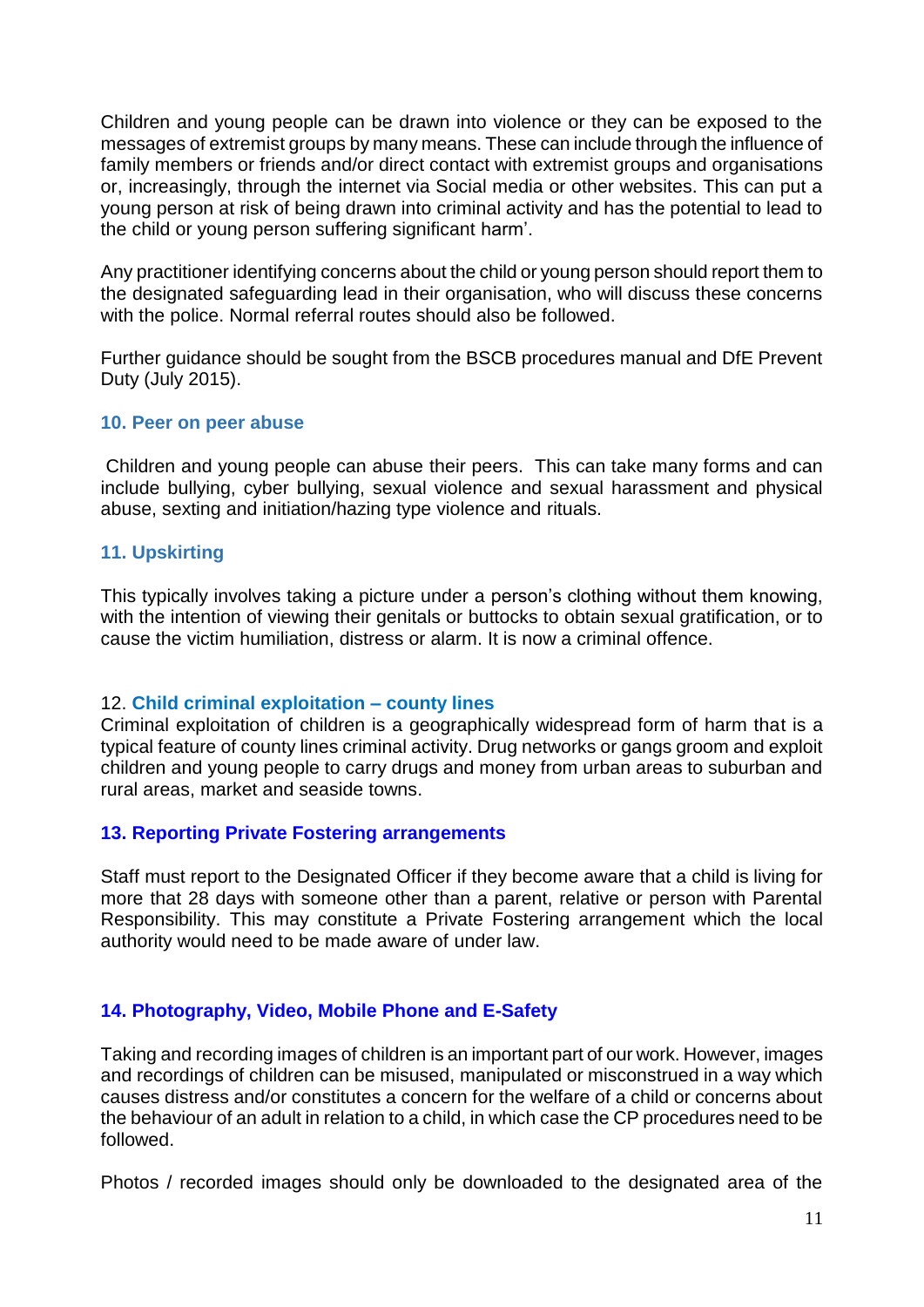setting's hard drive. Images must not be loaded onto any personal computer/laptop.

### **Staff personal mobile phones or other personal equipment must never be used to take images of children at work**.

Personal mobile phones should only be used for business or emergency purposes and must not distract practitioners from the care of the children. Staff are held responsible for the content and security of their own phones e.g. access to web pages. If this is deemed to be a safeguarding issue, this will be dealt with in line with our child protection and disciplinary procedures.

Please ensure you are familiar with the settings policies and procedures concerning Photography, Video, Mobile Phone and E-Safety for detailed information.

#### **15. Safer Recruitment and pre-employment checks**

*Please see the statutory guidance 'keeping children safe in education' Sept 2019 and 'Disqualification under the Childcare Act 2006'.*

Adults who abuse children can be attracted to organisations which provide services for children and rigorous checks must be in place to prevent this. For most appointments, an enhanced DBS check with barred list information will be appropriate. DBS information for all staff will be kept on a Single Central Record. An offer of appointment to a successful candidate is conditional upon satisfactory completion of pre-employment checks.

When appointing new staff, we will:

- Verify a candidate's identity, preferably from current photographic ID and proof of address;
- Obtain a certificate for an enhanced DBS check with a barred list information where the person will be engaging in regulated activity;
- Obtain a separate barred list check if an individual will start work in regulated activity before the DBS certificate is available;
- Check that a candidate to be employed as a teacher is not subject to a prohibition order issued by the Secretary of State, using the Employer Access Online service;
- Verify the candidate's mental and physical fitness to carry out their work responsibilities. Verify the person's right to work in the UK.
- If the person has lived or worked outside the UK, make any further checks the school or college consider appropriate.
- Verify professional qualifications, as appropriate.

All current staff will made aware of the legislation that they may be disqualified 'by association' under regulation 9 of the 2009 Regulations where they live in the same household as a disqualified person or in a household in which a disqualified person is employed. The setting will gather sufficient and accurate information about whether any member of staff may be disqualified by association via an annual declaration and regular conversations during each supervision to check if circumstances have changed.

Should a disclosure be made, this should be reported to the Head Teacher immediately. The employee should apply for a waiver from Ofsted within 14 days, which if unsuccessful,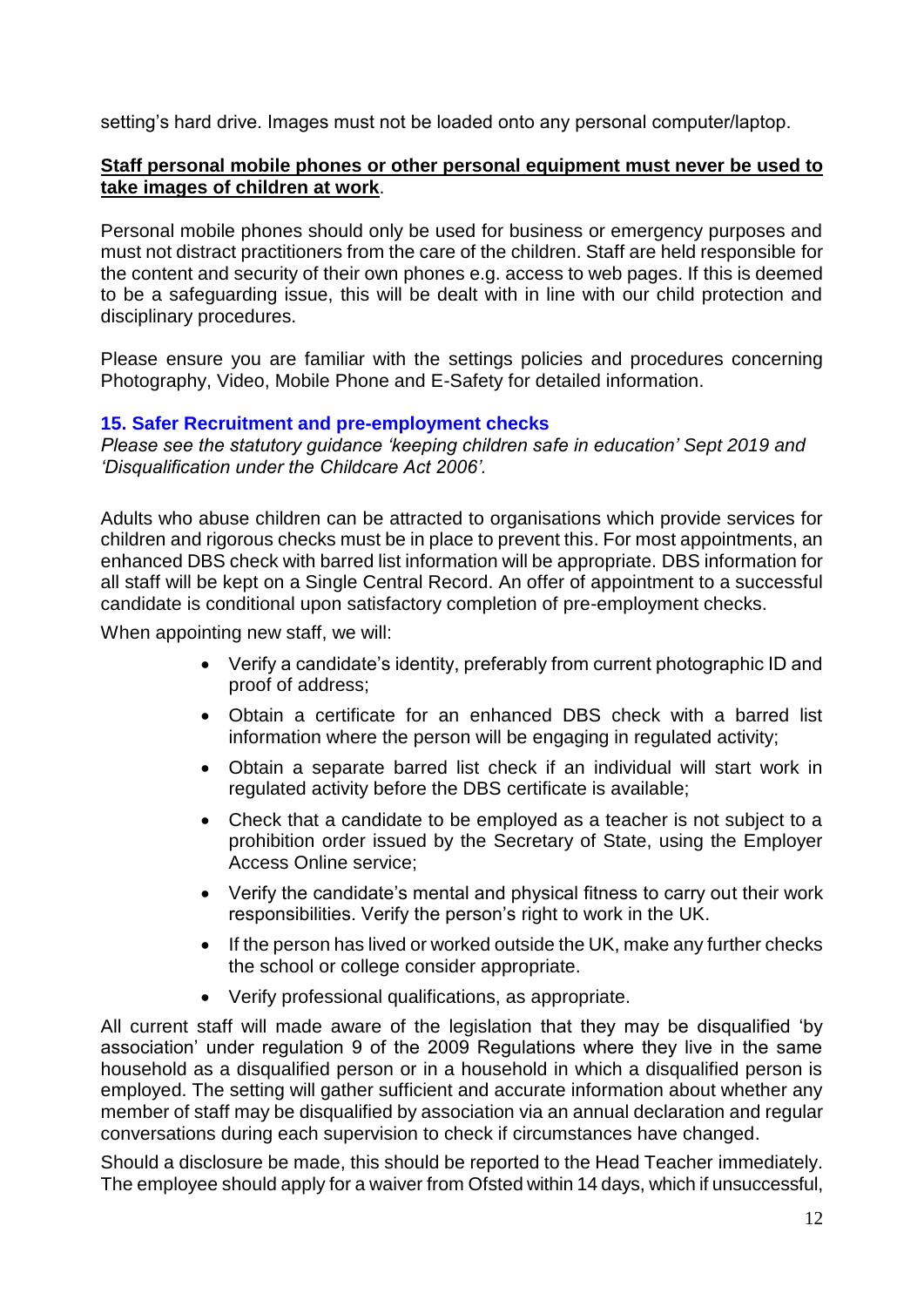may result in the termination of their employment. See flow diagram (pg.18) for information.

A minimum of one staff member or governor trained in Safer Recruitment is on each interview panel.

In the large majority of cases new staff will have cleared DBS status before they start work. On the rare occasion where a DBS has not been cleared before the new member starts work, they will be supervised at all times and not left alone with children

### **16. Allegations against, or concerns about inappropriate behaviour of staff or any other adults:**

(Keeping children safe in education Sept 2019)

#### **Recognising inappropriate behaviour in staff, volunteers and other adults**.

There is no guaranteed way to identify a person who will harm children. However, there are possible warning signs. These may include:

- Paying an excessive amount of attention to a child or groups of children, providing presents, money or having favourites
- Seeking out vulnerable children, e.g.: disabled children
- Trying to spend time alone with a particular child or group of children on a regular basis
- Making inappropriate sexual comments
- Sharing inappropriate images
- Being vague about where they have worked or when they have been employed
- Encouraging secretiveness

There may be other sources of concern; this is not a conclusive list. If you are concerned about another staff member or volunteer's behaviour you need to pass your concerns on as a child protection matter.

#### **What to do:**

If it appears that a staff member, student, volunteer or Governor has: -

- behaved in a way that has harmed a child, or may have harmed a child, or,
- possibly committed a criminal offence against or related to a child, or,
- behaved in an inappropriate way towards a child which may indicate that he or she is unsuitable to work with children, then: -

#### **These procedures must be followed even if the incident did not happen on the nursery & children's centre premises:**

- Make a signed and dated written record of your concerns, observations or the information you have received and pass it on to the Head Teacher immediately
- The Head Teacher will take steps to ensure that during the remainder of the working day that particular member of staff is not left in sole charge of the children or any child.
- The Head Teacher should **immediately** contact the LADO (Local Authority Designated Officer**)**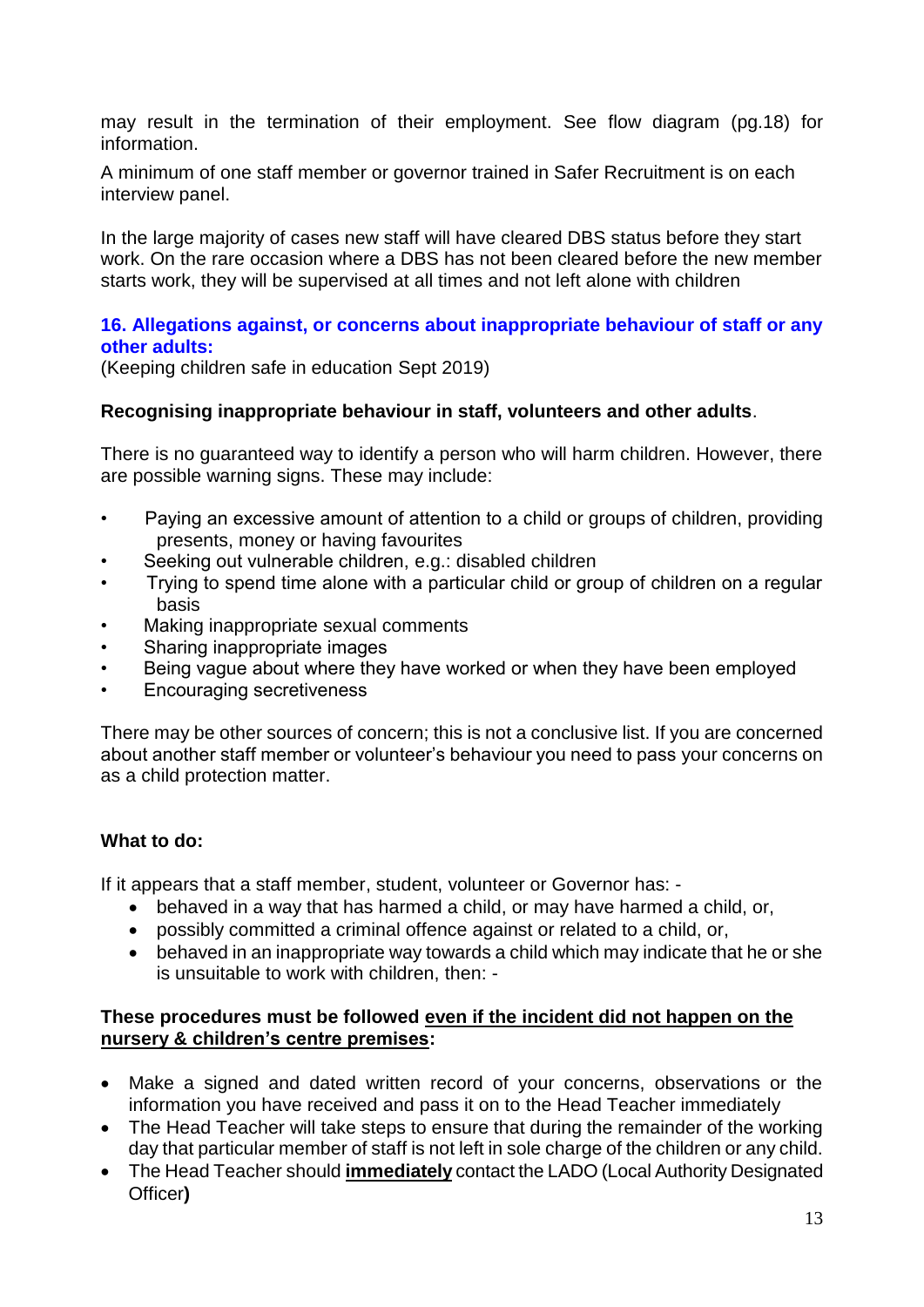- The Head Teacher should then follow their advice on how to proceed.
- All agencies concerned will be given all assistance in pursuing any investigation and advice/agreement obtained on what information can be shared and with who, to prevent leaks, gossip and speculation.
- Depending on the nature of the allegation the disciplinary procedure may be implemented, including suspension of duties, redeployment or supervision of the individual involved while they carry out their duties.
- Appropriate support will be offered to the staff member involved and a named representative allocated to keep them informed of progress.
- Allegations that are found to have been malicious should be removed from personnel records and any proven to be unsubstantiated, unfounded or malicious should not be referred to in employer references.
- Consideration will be given to possible disciplinary or police action in respect of unfounded or malicious accusations.
- The setting is required to inform OFSTED of any allegations of abuse against a member of staff, student or volunteer, or any abuse that is alleged to have taken place on the premises or during a visit or outing within 14 days.

# **17. Allegations against the Head Teacher**

If the allegation is against the Head Teacher then an alternative member of the Senior Leadership Team must liaise with the Chair of Governors (Rob Davies), who takes over the role of the Head by contacting the LADO, as above.

**Ofsted** must be informed of any allegations of serious harm or abuse by any person living, working, or looking after children at the premises (whether the allegations relate to harm or abuse committed on the premises or elsewhere). Registered providers must also notify Ofsted of the action taken in respect of the allegations. These notifications must be made as soon as is reasonably practicable, but at the latest within 14 days of the allegations being made. A registered provider who, without reasonable excuse, fails to comply with this requirement, commits an offence (EYFS 2017).

# **18. 'Whistle Blowing' policy**

We should all feel able to voice our concerns, made in good faith, without fear of negative repercussions for ourselves. If we believe that raising concerns using the usual procedures described above will result in victimisation or other negative reprisal, then the 'Whistle Blowing' procedures exist to protect us. The Bristol City Council 'Whistle Blowing' policy is attached to this policy as an addendum.

# **19. Recording, Confidentiality and Information Sharing:**

In addition to these broad guidelines, practitioners engaged in offering one to one family support should follow the specific recording procedures detailed in the Family Support Referrals Procedures.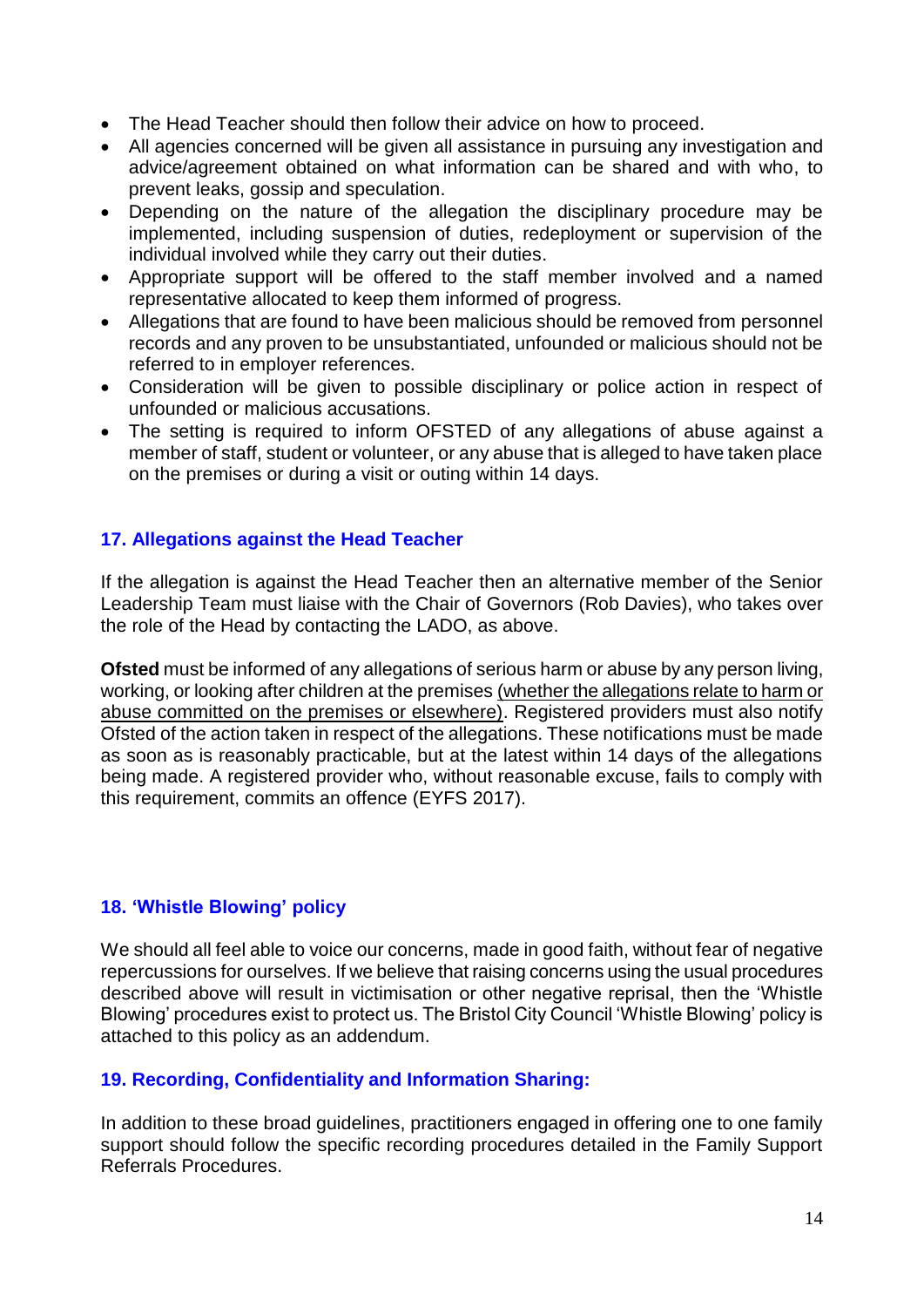- **All information relating to concerns about a child's safety and welfare MUST be recorded at the time**. This includes any observations, comments made by a child or adult, significant events or meetings that relate to concerns for a child. When making a recording of concern about a child you must:
	- Share it with the Designated Person straight away
	- Record on CPOMS
	- Include the child's full name (and name of anyone else present), your full name, the date, and the time of the event.
	- Use the actual words of the child or adult as far as possible.
	- Be factual and make it clear if something is your opinion.
- Records are held on the CPOMS system. Records are regularly monitored for clarity and response required by the Designated Person, in line with the Monitoring & Evaluation Framework.
- We will co-operate with relevant external agencies in any enquiries regarding safeguarding matters, including representation at child protection conferences, core groups and multi-agency planning meetings. The Designated Person must be informed of all forthcoming child protection meetings and requests for reports immediately.
- The right of the child and their family to have their confidential circumstances respected must be upheld by everyone. Information about individual personal circumstances is shared with staff on a "need to know" basis, in order to ensure the welfare of the child can be safeguarded. Termly safeguarding meetings are held jointly with the CC family support lead to share relevant information about safeguarding concerns. The Family support lead and deputy family support lead have full access to the CPOMS system for recording and monitoring information about families and children who are open in the family support referral system and who also attend Speedwell and Little Hayes Nursery School schools.
- .All recordings are subject to the Freedom of Information Act (2000) and the Data Protection Act (2018). This means that adults have a right to request to see records that have been made about them or their child. Any requests for access to records should be made to the Designated Person. If there is any doubt as to the rights of any party to access information, legal advice will be sought prior to releasing any information.

#### **20. Transfer of child protection files when a child changes nursery / school**

We have adopted the Bristol Safeguarding Children Board's guidance 'guidance on the transfer of a child protection file to another educational setting' (September 2017).

• If there have been child protection concerns about a child and they move to another nursery or school, the Designated Person will copy their child protection file for the new setting by the end of the child's first week in the new setting . This is transferred separately from the main pupil file. Where a family is open to 1:1 family support it is the role of the allocated practitioner to take responsibility for ensuring an effective transfer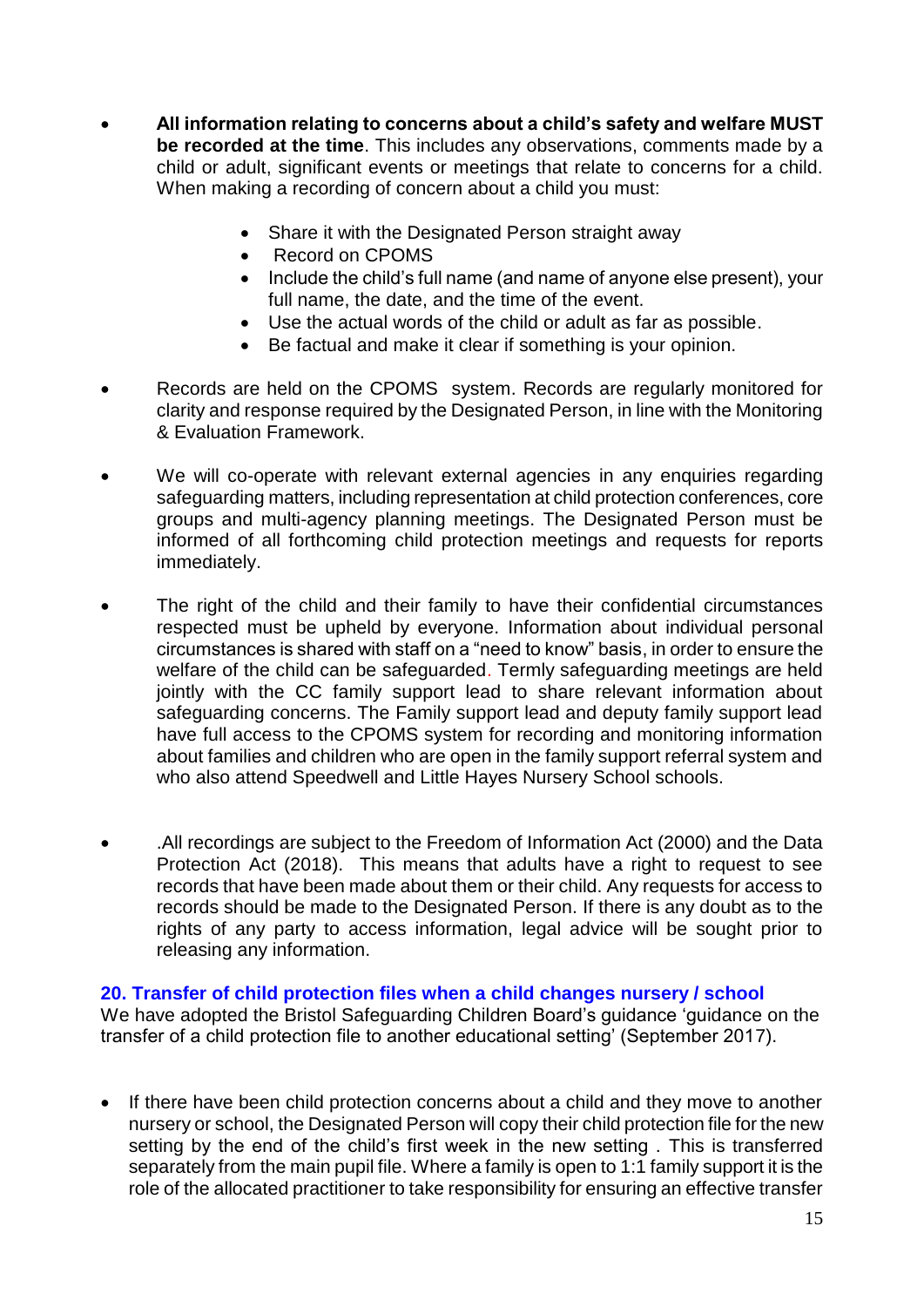takes place.

- Wherever possible a discussion will be had with the appropriate member of staff in the new setting prior to the child transferring.
- Parents/carers will be made aware of the nature of the information being passed on.
- The information will be automatically transferred through the SIMS data system to schools. If a transfer is to another early years setting the records are sent by registered Post or by hand and signed for by the new settings designated safeguarding lead to protect the confidential nature of the records.
- Past original copies of notes (before CPOMS July 2018) will be archived and stored in accordance with the Data Protection Act 2018.
- **21. The role of the Designated Officer for Child Protection**

**The person with overall responsibility for Child Protection across all Speedwell, Little Hayes and St Anne's sites is Lindsey Fuller.**

**The Designated Officer for Child Protection is Lindsey Fuller. Deputy Designated Officers. Liz Allen- Speedwell, Tanya Tooby – Little Hayes.** 

## **Lucy Hudd- Designated safeguarding Lead for Children Centre Services and Earlybirds 2 year old provision at St Anne's. Anna Maynard – Deputy designated officer.**

The Designated Officer or in her absence a deputy designated officer will:

- Have access to appropriate training in order to undertake this role at least every 2 years
- Ensure all staff are informed of her/his identity and of this Policy
- Have responsibility for deciding when to make a referral to First Response in consultation with other senior staff
- Take prompt action where an allegation is made against a member of staff.
- Maintain the child protection record system
- Collate all appropriate information on individual children, including a confidential record of all pupils who are the subject of a Child Protection Plan
- Make sure that the child's child protection file is passed on when a child transfers to another nursery or school
- Collate the appropriate information for reports to be presented at CP conference
- Manage and monitor the nursery & children's centre's part in the CP care plan recommended at the CP conference
- Ensure CP training is updated for the whole staff team
- Ensure supervision for the staff team including a mandatory safeguarding element
- Contribute to the development of policies across the nursery & children's centre which promote the safety and wellbeing of children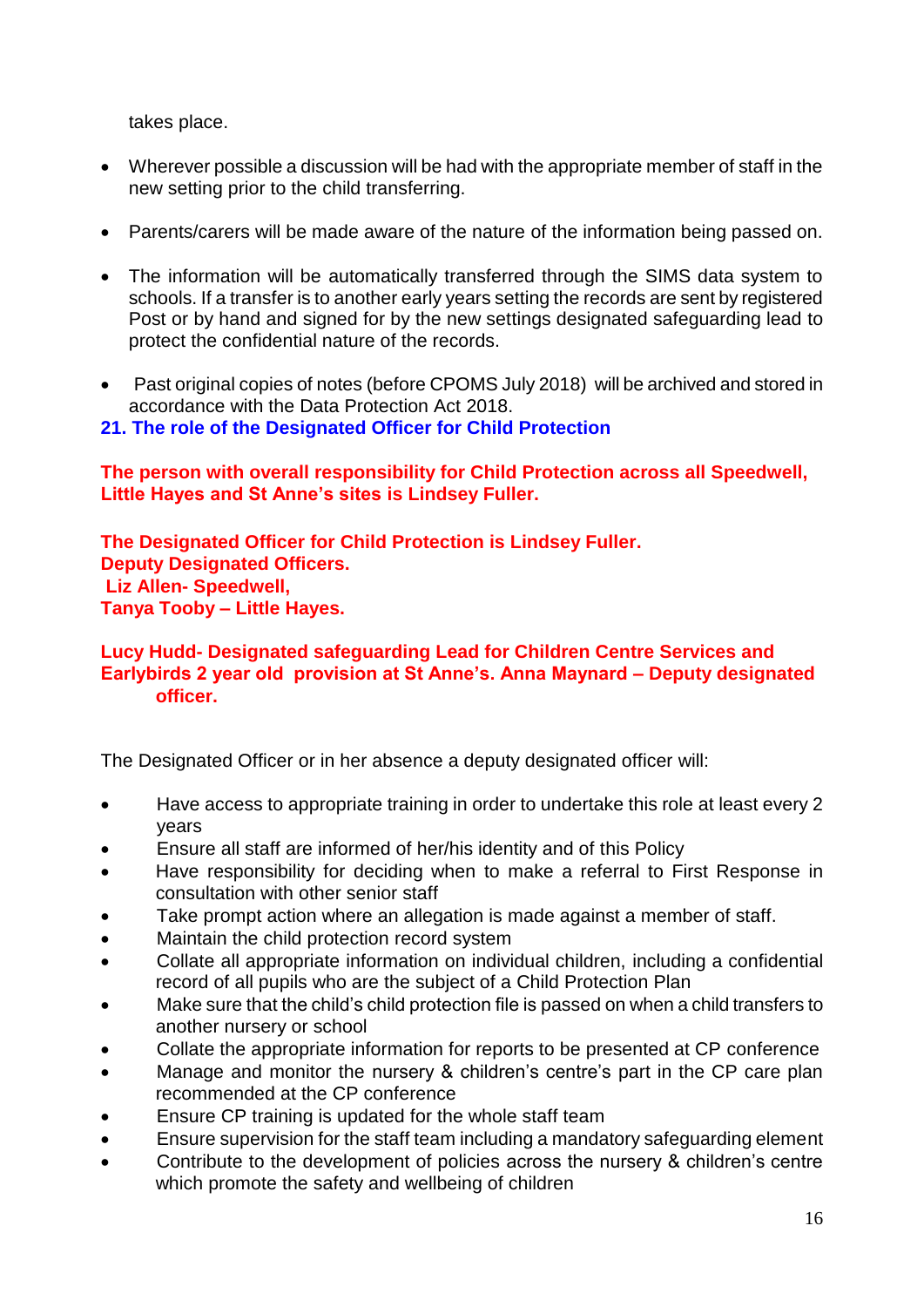- Regularly update and review the setting's CP training plan
- Be the contact person in the setting for other agencies, such as Adults, Children and Education directorate, Bristol City Council , Health and police.

# **22. The role of the nominated Governor for Child Protection:**

#### **The nominated Governor for CP is Maggie Whittle**

- Ensure the Governing Body is fulfilling its responsibilities in relation to child protection.
- Work in partnership with the school to ensure that the right procedures are in place to keep all children safe whilst at school and beyond, and that those most at risk are protected.
- Meet regularly (at least 4 times per year) with the Designated Officer for child protection to check on child protection and safeguarding practice.
- Provide a written report on their role (frequency of reporting and to whom it is presented is decided by the Full Governing Body)
- The Child Protection Governor does *not* have a role in individual cases.

## **23. Health and Safety:**

Procedures exist and are followed for:

- The registration of children and for their collection;
- The admission of adults to the building & general security of the premises;
- Rigorous checks on adults working with children in the setting.
- Regular risk assessments of premises, activities and resources.

# **24. Staff supervision and training:**

All staff, students, volunteers and governors receive training in safeguarding and child protection awareness, and recognition of child abuse, as part of their induction period. A log of safeguarding inductions is kept by the Business Manager.

Child Protection training is mandatory for everyone who is in regular contact with children across all school and Children Centre sites . Individual training needs are identified as part of the setting's Performance Management procedures. As a minimum, all staff receive Bristol Safeguarding Children Board (BSCB) approved training every 3 years (every 2 years for the Designated Officer & Nominated Governor) and a log of attendance at safeguarding training is kept by the Designated Person. A child protection 'refresher' is given to staff at the start of each academic year.

Students, volunteers, governors and other visitors are supervised by staff while in contact with the children and are not permitted to be alone with the children.

It is a requirement of the EYFS (2017) that appropriate arrangements are in place for the supervision of staff who have contact with children and families. Effective supervision provides support, coaching and training for the practitioner and promotes the interests of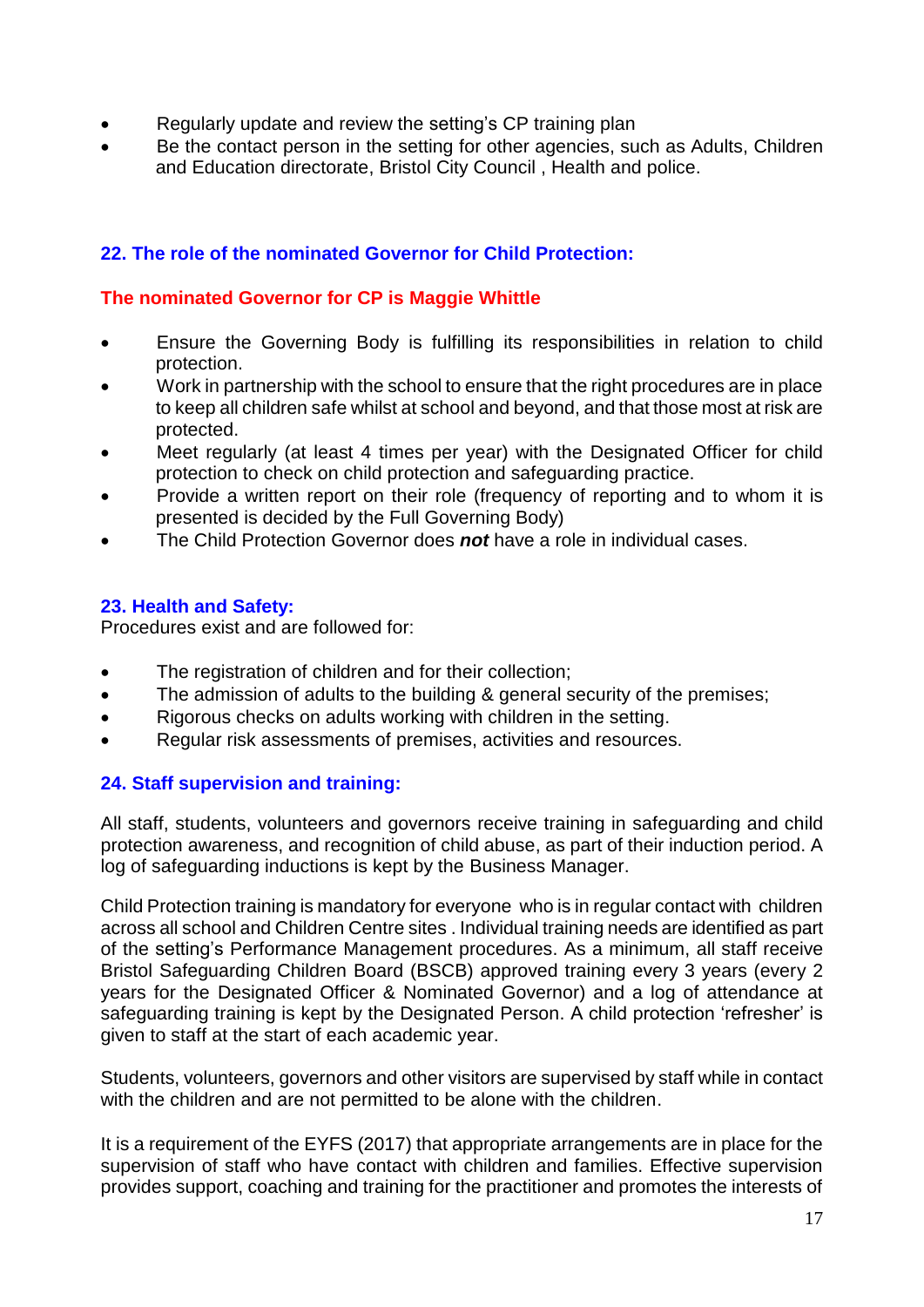children. Supervision should foster a culture of mutual support, teamwork and continuous improvement which encourages the confidential discussion of sensitive issues. Supervision should provide opportunities for staff to:

- discuss any issues particularly concerning children's development or well-being
- identify solutions to address issues as they arise
- receive coaching to improve their personal effectiveness.

Our procedures for Supervision, Coaching and Mentoring are detailed in a separate policy.

# **25. Staff taking medication/other substances**

Practitioners must not be under the influence of alcohol or any other substance which may affect their ability to care for children. If practitioners are taking medication which may affect their ability to care for children, those practitioners should seek medical advice. Providers must ensure that those practitioners only work directly with children if medical advice confirms that the medication is unlikely to impair that staff member's ability to look after children properly. Staff medication on the premises must be securely stored, and out of reach of children, at all times. **Practitioners are responsible for informing their manager if they are taking medication that may affect their work with children.**

## **26. External agencies / professionals delivering services from our premises:**

As a minimum requirement:

- Written assurance from the external employing body must be given that they carry out DBS checks with their staff. Where the person is self-employed they must provide their own DBS check or a new one may need to be carried out by Bristol City Council.
- Proof must be seen that the individual is covered by public liability insurance of at least £5 million.
- A child protection induction and a copy of this policy must be given to the individual delivering the services.
- The individual must undertake to inform us of any child protection concerns or incidents taking place on our premises, in line with this policy.
- A risk assessment for the service they are providing is in place.
- They are given a Visitor's Badge to wear while on the premises.

# **27. Implementation and Monitoring of this policy:**

This policy will be reviewed annually, to ensure it is being implemented.

A Designated Officer for Child Protection is nominated by the Head Teacher

A child protection audit is carried out with the Nominated CP Governor annually, with a half year review.

Annual reviews will be carried out in light of any serious case reviews that have been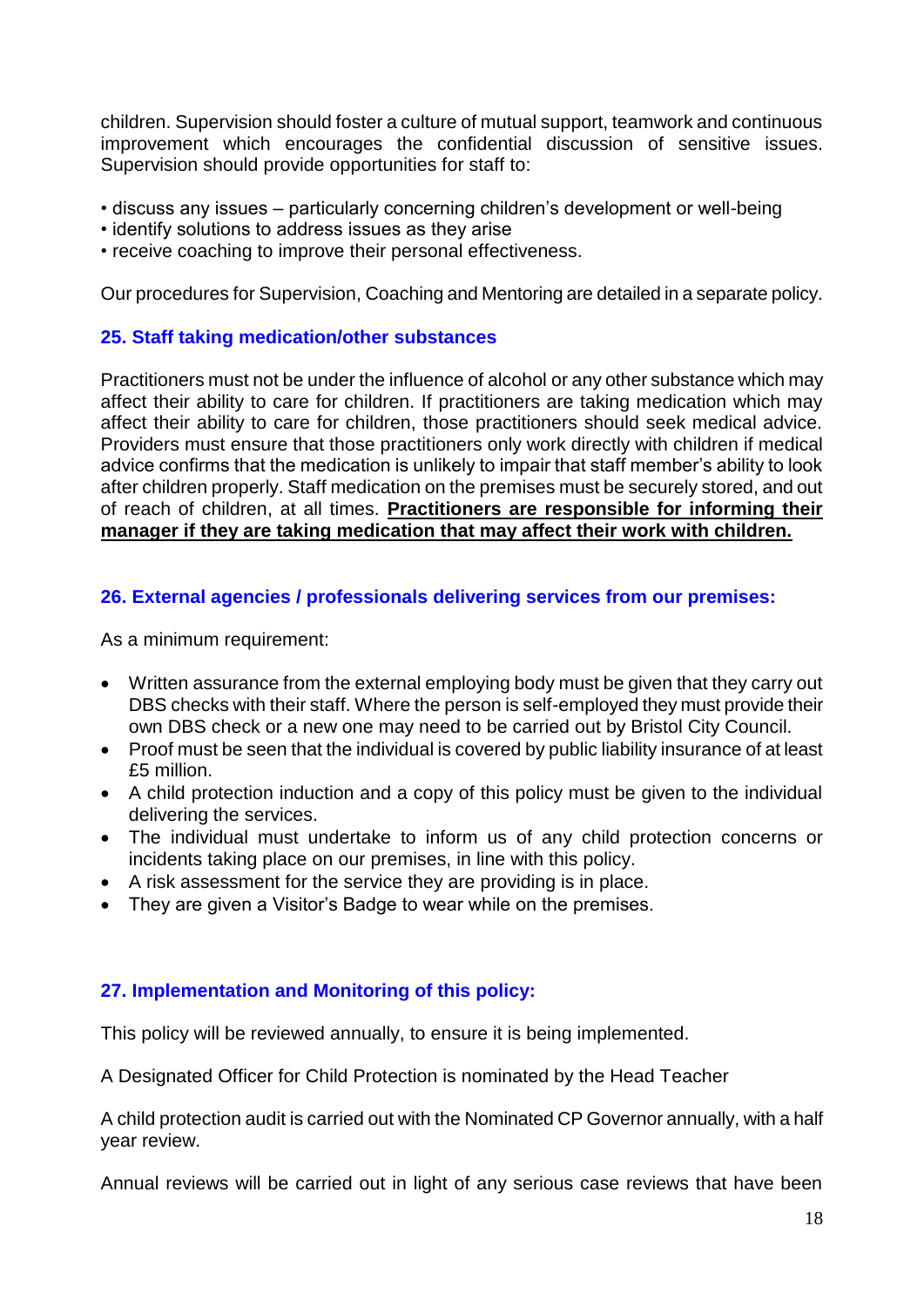published in the year to evaluate current safeguarding practice and identify any learning that can be taken and applied to the setting in light of findings made.

All staff, volunteers, students & governors are given a copy of the policy in their induction packs, and as it is updated. A 'refresher' session is held at the start of each academic year.

Staff have child protection training every 3 years (as a minimum) and Safeguarding leads every 2 years.

Parents/Carers are informed of this policy through a Safeguarding Statement in the nursery school & children's centre Handbook for Parents and the policy made available on the website.

#### **28. Prevent Duty**

This duty places a requirement on schools and other bodies to "have due regard to the need to prevent people from being drawn into terrorism". Any concerns about an individual pupil, family member or staff member relating to radicalism or extremism must be reported in the first instance to the safeguarding lead. Concerns should be shared with First Response 0117 9036444 or the Prevent Team channelsw@avon and somerset.pnn.police.uk Tel 0117 9455536. Our nursery schools work to prevent children from being drawn into terrorism through our Personal Social and Emotional Curriculum which support children to learn right from wrong, learn about and value similarities and differences between themselves and others and to challenge negative attitudes and stereotypes

# What to do if you are worried a child/young person **is being abused or neglected**

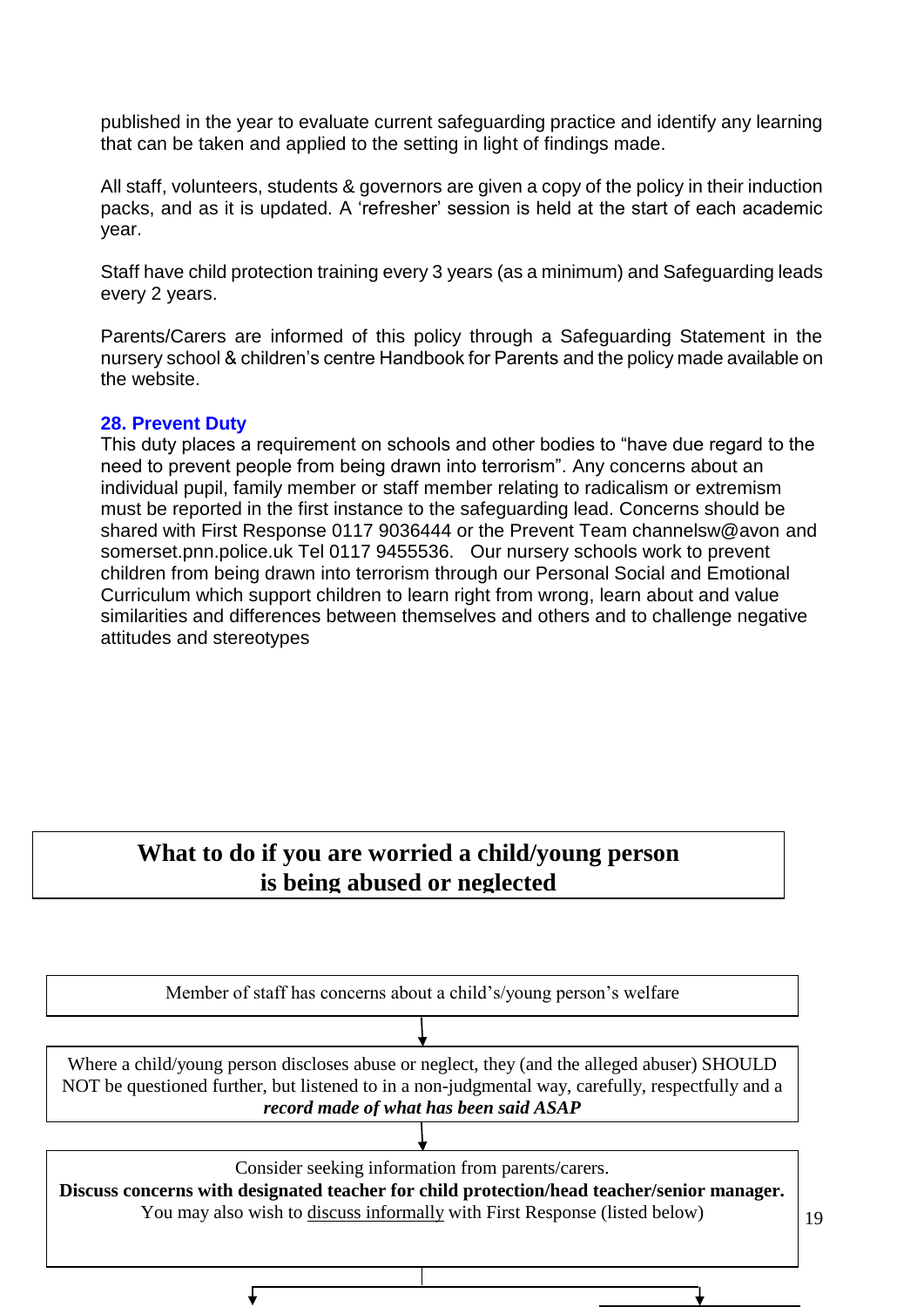

**This document is intended for use as a guide. Please refer to Bristol safeguarding board procedures – [www.bristolsafeguarding](http://www.bristolsafeguarding/)**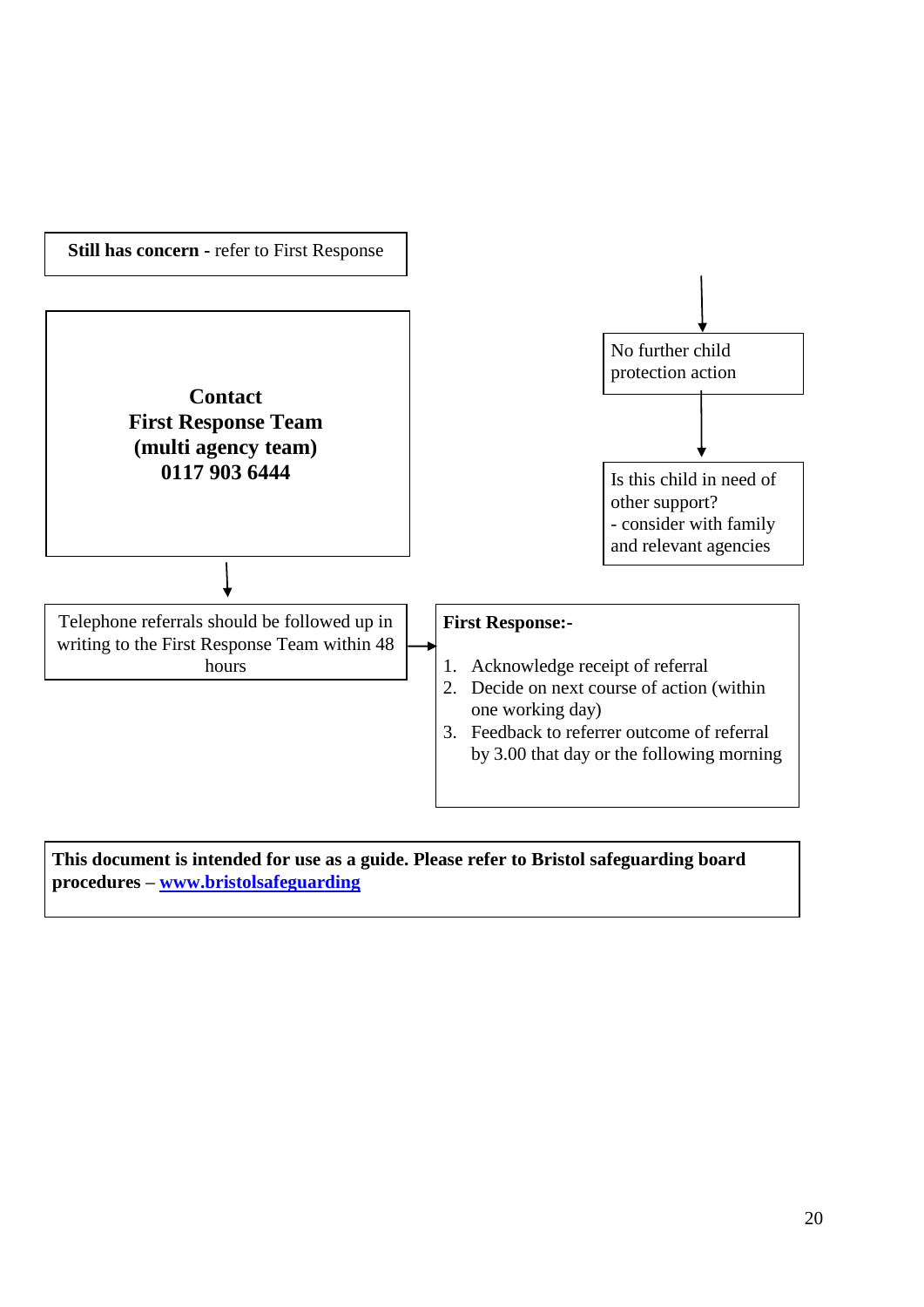# **Essential Contacts**

# **FIRST RESPONSE 0117 903 6444**

# **https://www2.bristol.gov.uk/form/child-or-young-personrequest-support-or-report-concern**

First port of call for professionals and public with any concerns for a child's welfare.

# **Early Help - 01179415886**

# **POLICE CHILD ABUSE INVESTIGATION TEAM (CAIT): 0117 945 4320**

# **Schools Safeguarding Advisor: Henry Chan 01179224282/07464989157**

# **SOCIAL CARE AREA OFFICES**

(When a child has an allocated social worker)

**East / Central Bristol (Welsman, St Pauls) 0117 903 6500 North Bristol (Ridingleaze, Lawrence Weston) 0117 903 1700 / 8764 South Bristol (Symes Avenue) 0117 903 2160/1 South Bristol (Broadwalk) 0117 903 8313 / 1340**

# **SOUTH GLOS. SOCIAL SERVICES (FIRST POINT) 01454 86000 out of hours-01454 615165**

**PREVENT TEAM** - **channelsw@avonandsomerset.pnn.police.uk Tel 0117 9455536**

# **ALLEGATIONS AGAINST MEMBERS OF STAFF:**

**LADO (Local Authority Designated Officer)** Nicola Laird **Tel:** 0117 903 7795 **Mob:** 07795 091020

**Ofsted** 0300 123 1231

**Ofsted** 'Whistleblower Hotline' 0300 123 3155 (\*please see the Bristol City Council whistleblower policy before contacting Ofsted)

**NSPCC** 0808 800 5000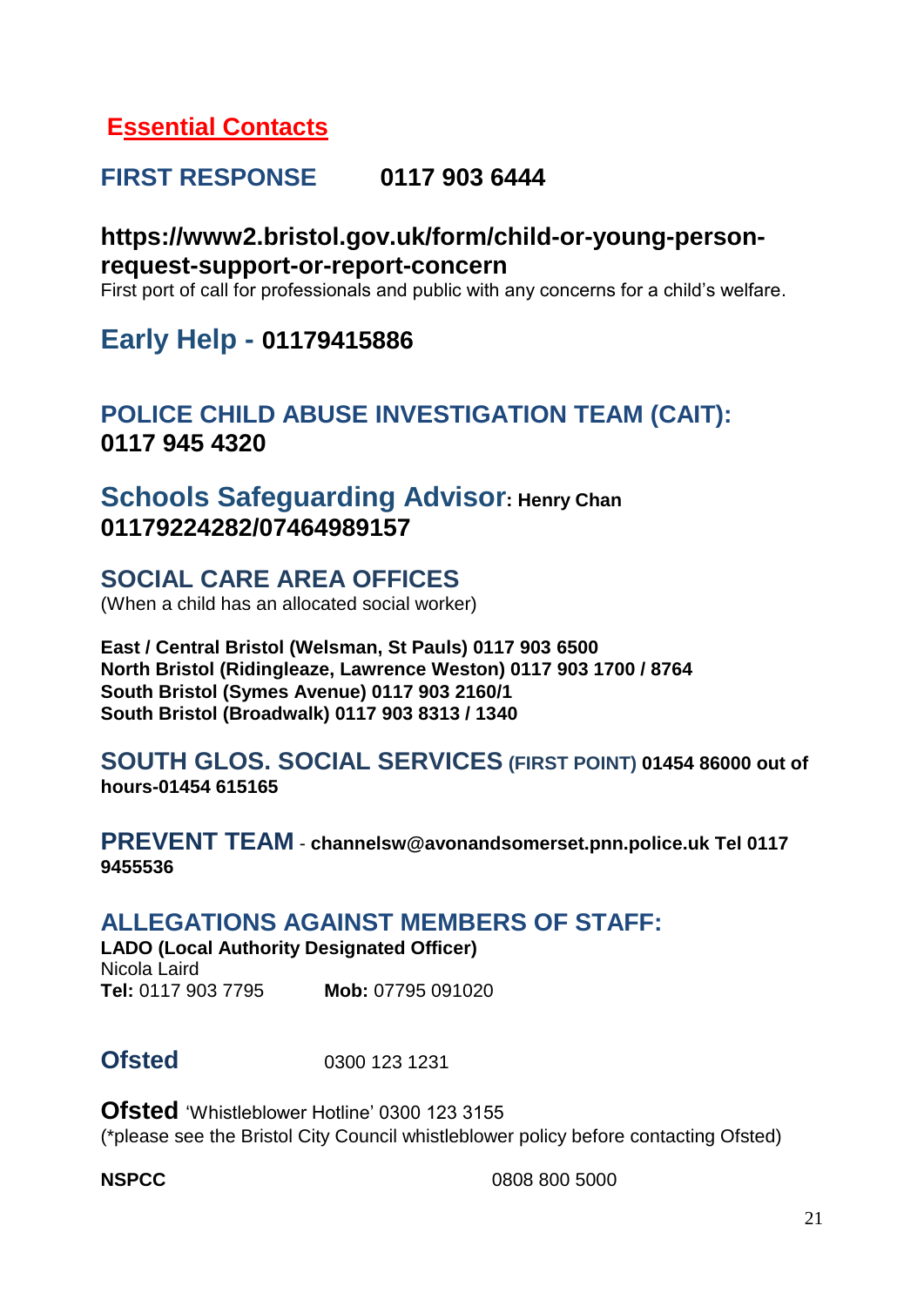**ChildLine** 0800 1111 (24 hours)

**Next Link** 0117 9250680

## **Safeguarding Response to COVID19 June 2020**

## **Little Hayes and Speedwell Nursery School Federation.**

Our current Safeguarding Policy (January 2020) and safeguarding practices which are based on the national and local statutory guidance - Keeping Children Safe in Education (2019), and Bristol City Council (2019) Policy, will continue to underpin all of the children's safeguarding practices. This is to ensure that our settings are safe places for children. This addendum to our Safeguarding Policy during the Covid Pandemic, reflects some necessary adjustments to this policy. These extra measures will remain in place until we are advised by the Government that they are no longer needed.

The Government has recently issued (200520) further Safeguarding Guidance to educational settings including maintained Nursery Schools. This further guidance reflects the necessary changes to current working and safeguarding practices in response to coronavirus; and the ongoing safeguarding care for children, as they begin to return to Nursery from June 2020. The new guidance mostly reflects our already robust safeguarding practices that are in place on all sites. The guidance also differentiates between children who may be 'vulnerable' due to underlying health conditions, and others who may be vulnerable because of socio economic and other circumstances. (Department for Education 150520).

The following changes have now been added:

- 1. All current children and their families will be contacted regarding resuming Nursery. Non responders will be actively followed up using a variety of methods including when possible, personal visits from staff members to the child's home.
- 2. All children who are considered vulnerable to safeguarding matters will be invited to return to nursery first. Staff will work with families to actively encourage them to restart their child(ren) at nursery where appropriate.
- 3. All non responders within this group will be actively followed up at least weekly using a variety of methods, including home visits. Social Services will be contacted if appropriate.
- 4. Staff will observe and monitor the children as they return to ensure they settle back into the environment, and for any associated worrying signs.
- 5. Staff will have access to a trained DSL or deputy at all times.
- 6. CPOMS will continue to be utilised to monitor and record concerns.
- **7.** Families and carers will continue to be contacted and involved when/if a safeguarding matter arises.

# **References:**

**Department for Education. (200620). Coronavirus (Covid – 19): safeguarding in schools, colleges and other providers. [www.departmentforeducation.](http://www.departmentforeducation/) Department for Education (150520). Supporting vulnerable children and young people during the coronavirus (Covid-19) outbreak. [www.departmentforeducation](http://www.departmentforeducation/)**

Maggie Whittle, Safeguarding Governor, 1<sup>st</sup> June 2020. Lindsay Fuller, Headteacher 1<sup>st</sup> June 2020.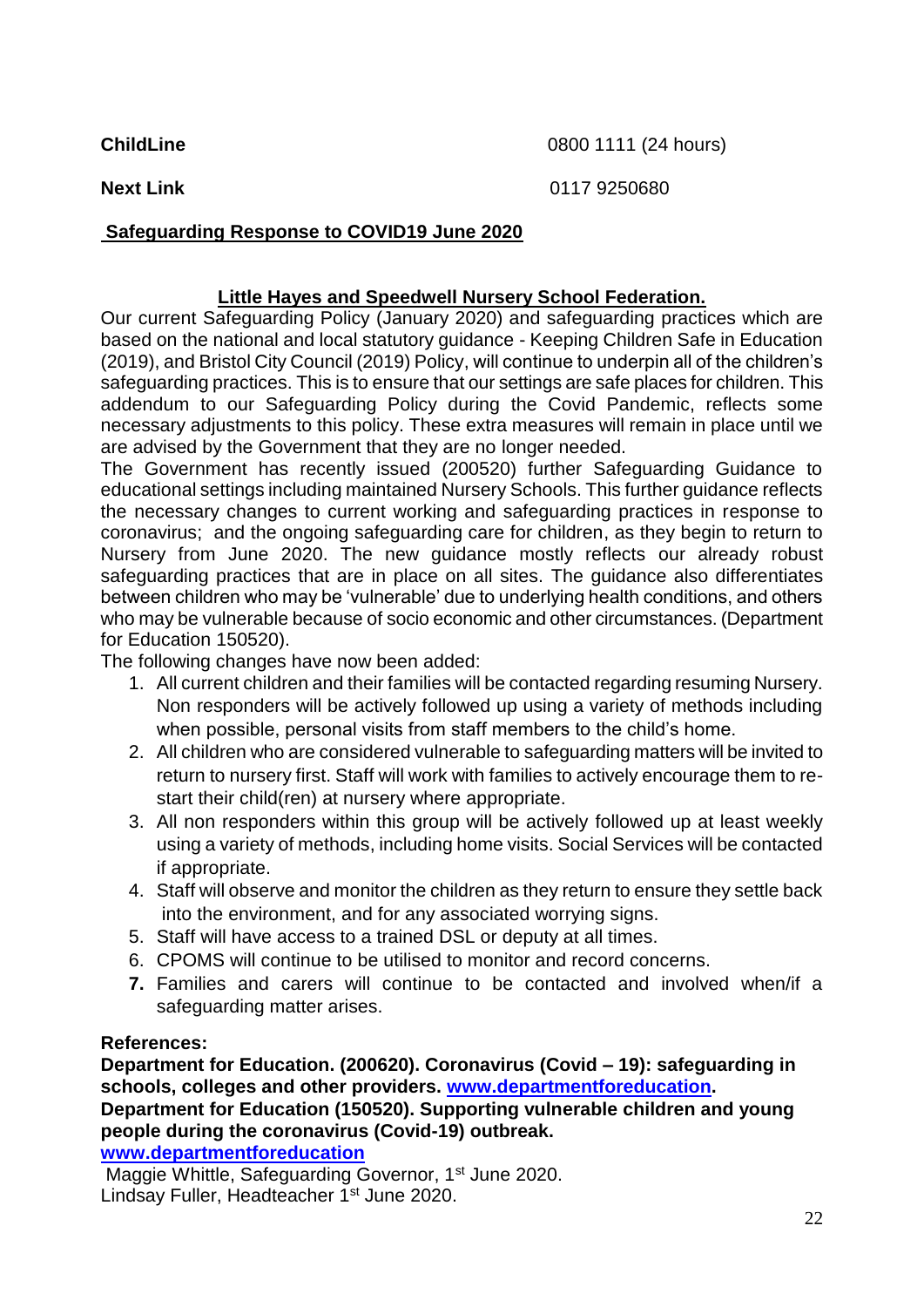**Policy last updated October 2015.**

**Update ratified by Governors on 7th October 2015.**

**Reviewed July 2016.**

**Reviewed July 2017**

**Updated and reviewed Jan 2019**

**Updated Jan 2020** 

**COvid19 additions 6/2020**